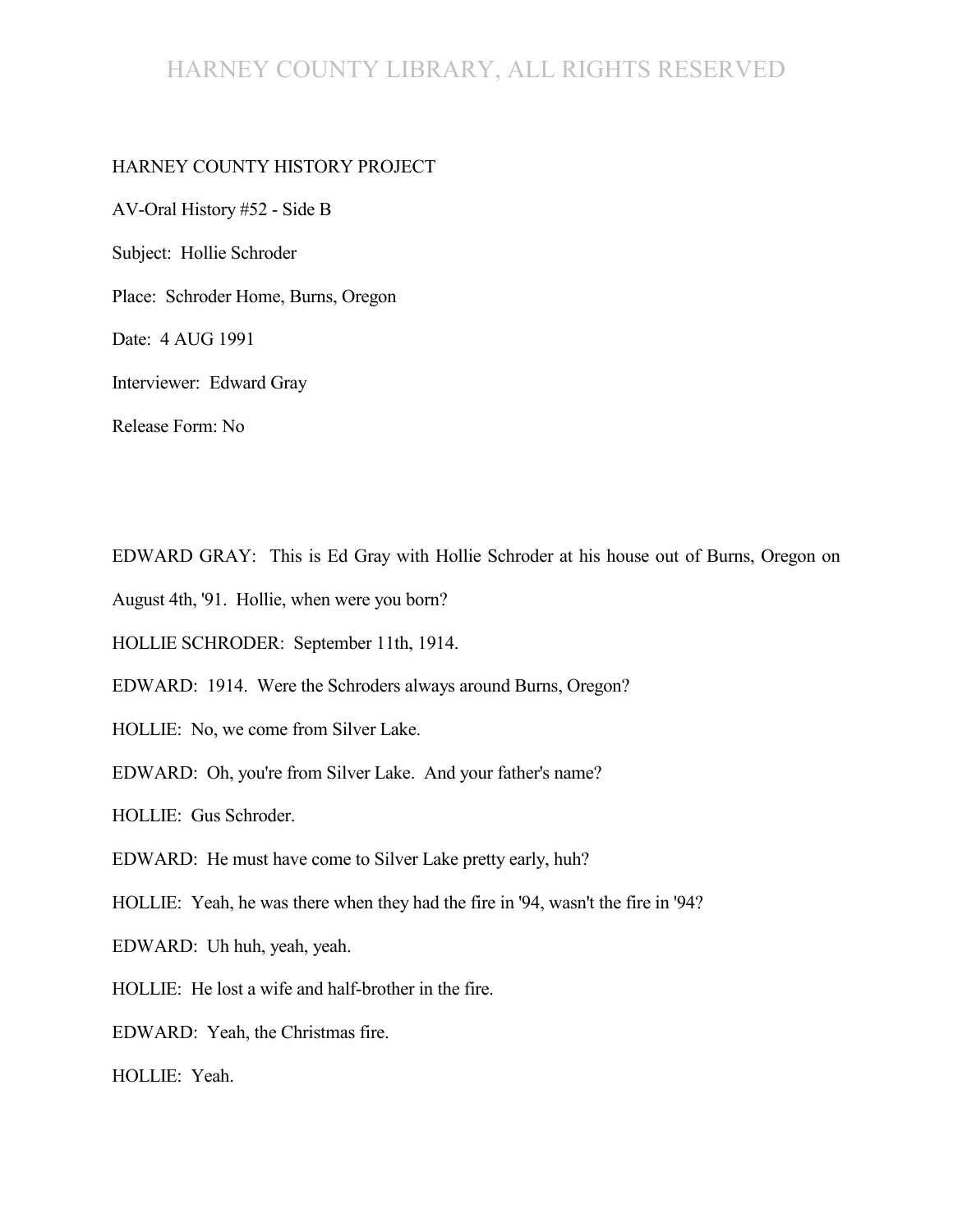EDWARD: Yeah.

HOLLIE: So, he must have come there in the '90's.

EDWARD: I'm going to ask you --- the deal is with this story, Hollie, is Bill Brown owned a lot of property on Wagontire. He sold 900 acres, for example, to America Hutton Foster Sutherland, or Mickie Sutherland ---

HOLLIE: Mickie, yeah.

EDWARD: --- in 1932. He sold all of Lost Creek; he sold Lost Creek Spring, Bradley Meadows, South Creek Spring.

HOLLIE: Wilson Field.

EDWARD: Wilson Field.

HOLLIE: That was a piece that you just said he bought Dobkins place there.

EDWARD: Yeah. And a piece in front of Harry Arnold's place.

HOLLIE: Yeah, it sets right down in the flat there.

EDWARD: Right. And there is a corral out there now, and a little bunkhouse. I was just there

yesterday. That's all I could think of off the top of my head. It amounted to about 700 acres I think,

or 900, I forget which. I've got it all written down.

HOLLIE: Yeah, it was all in small tracks, the land.

EDWARD: Yeah.

HOLLIE: And drilled water ...

EDWARD: Yeah. And that field that, and that place behind Dobkins' place too, I forgot about that, sold that out too.

HOLLIE: Yeah.

EDWARD: So, Mickie got all that for about, I think it was \$7200, right in there someplace. So,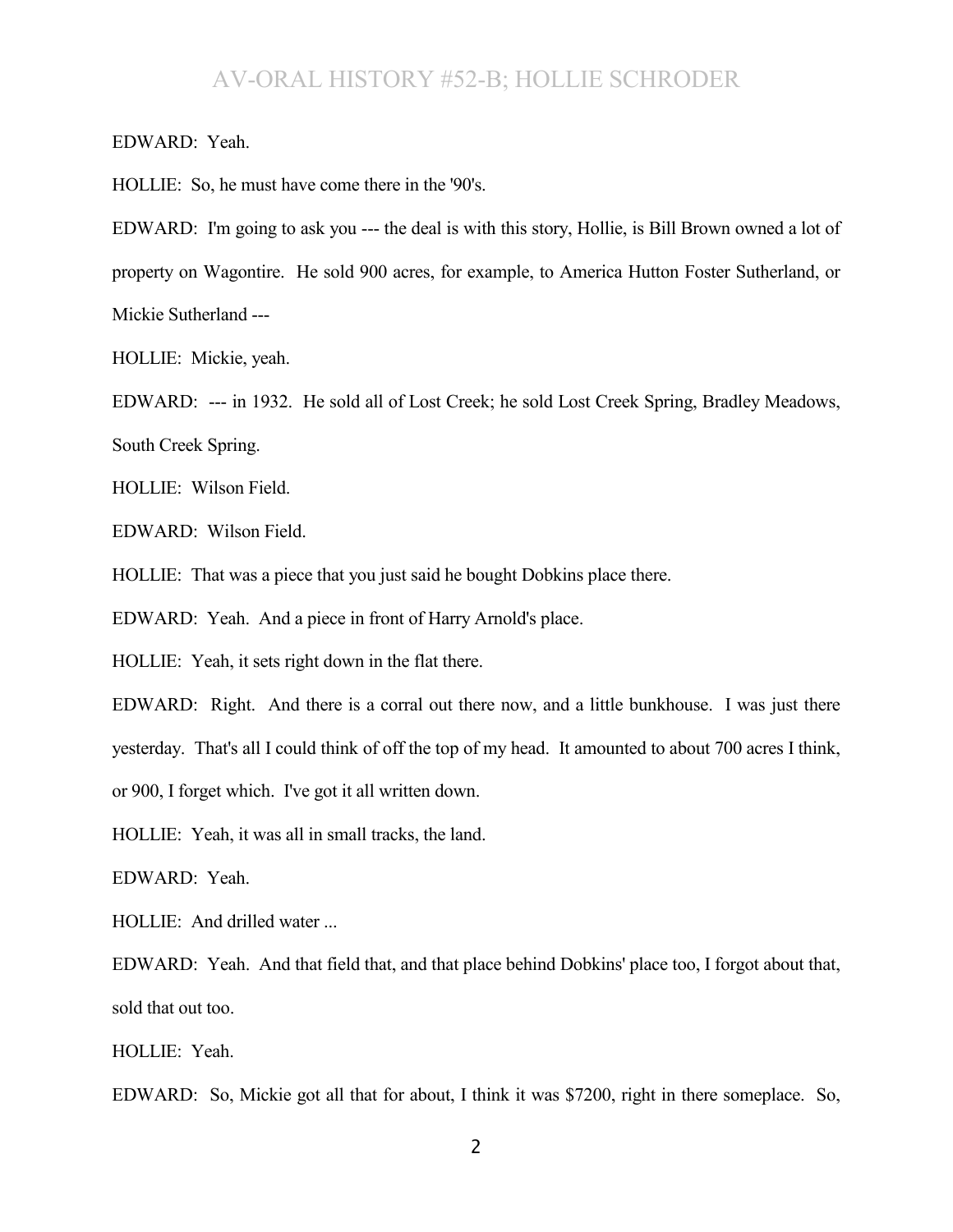Bill Brown had a lot of property around Wagontire. And what happens here is, since Bill Brown --- I'm writing about Bill Brown and all his holdings and the type of man he was, but he shot John A. Overstreet, 31 years old, in 1886.

HOLLIE: Is that when it was, '86?

EDWARD: Yeah. April 9th, 1886. I'm just kind of preparing you for all this. Do you know where Mickie Sutherland lived at Egli place, where the apple trees are?

HOLLIE: Yeah, yeah.

EDWARD: On the main road, if you go north about two hundred yards, there is a pile of rocks.

Did you ever see those, or remember that, Hollie? That's asking a lot, but ---

HOLLIE: No, I don't remember them, but if I'd had ---

BUB SCHRODER: Just a pile of rocks, you probably paid no attention to them.

EDWARD: Yeah.

HOLLIE: That's where Overstreet, where he killed Overstreet?

EDWARD: Yeah.

HOLLIE: I knew it was out; you go out past the lane, past that Brown field below Arnold's, out there. Don't you get out into the flat there a ways?

EDWARD: No, this way from that. In between the Egli place and that flat that Brown owned, in between those two.

HOLLIE: Oh, it was?

EDWARD: Yeah. Do you know where the gate is that Dobkins was killed?

HOLLIE: No.

EDWARD: If you follow that fence line down to the road, and then go up the road about two hundred yards, that's where it was.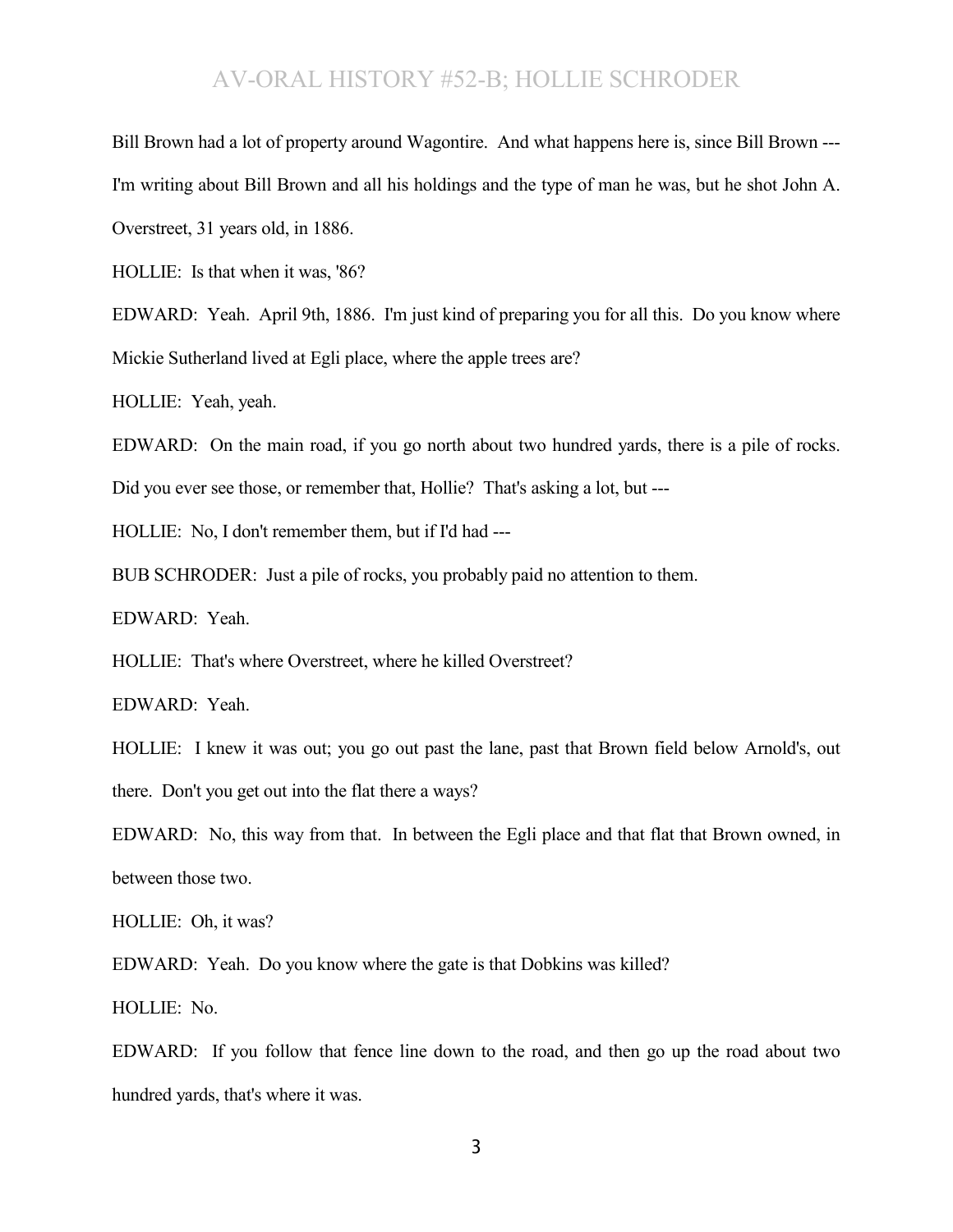HOLLIE: No, I never was told that.

EDWARD: But I found the coroner's inquest of the Overstreet death ---

BUB: ...

EDWARD: --- in Grant County, in the basement, and it took me four and a half hours, but by God I found it. Everybody has 1885, but anyway --- That was a very important part of Bill Brown's life, that particular incident. And then I get to finding out later on there was a lot of crazy things that went on at Wagontire, and that's what we'll probably talk most about. Did you ever hear anything about Bill Brown, Hollie?

HOLLIE: Oh, just stories. I don't know of any that is authentic or not.

EDWARD: Do you know of anybody that worked for Bill Brown?

HOLLIE: All of them is dead, I think.

EDWARD: Yeah. (Laughter)

BUB: Maybe Hannah would know something about him.

EDWARD: Who?

BUB: Hannah Myers.

EDWARD: I've gotten a hold of her a couple times.

BUB: Oh yeah.

EDWARD: Yeah, she's been real nice to me. Well then let's move on. Did you know the Bradley kids?

HOLLIE: Yeah, went to school with them.

EDWARD: Oh, you did? With Harold?

HOLLIE: No, not Harold.

EDWARD: Oh, the girls.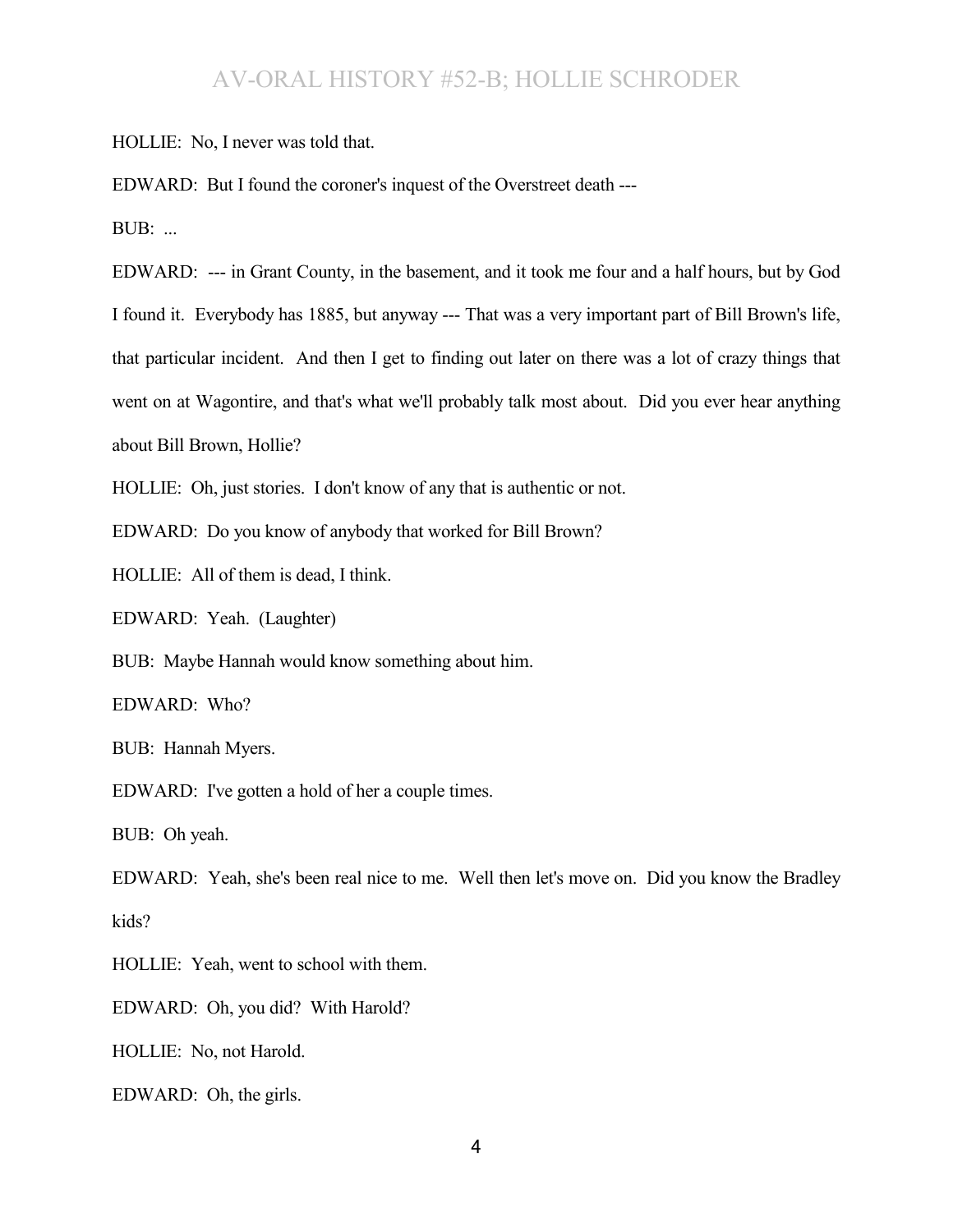HOLLIE: The girls. Part of them was older than I am.

EDWARD: Yeah, I've talked to Grace Bradley Gowdy.

HOLLIE: Yeah.

EDWARD: She is real nice. The Bradley boys, what's Ada --- or Vera Addington's --- Melvin Addington ---

HOLLIE: Was it?

EDWARD: I think it was Melvin, and Harold Bradley were very close; they were exactly about the same age. And they worked for Bill Brown. But anyway, what are, what kind of kids were the Bradley kids?

HOLLIE: Just the same kids, they was all good kids.

EDWARD: I think there was ---

HOLLIE: They had to make it more or less on their own all the time. Their mother didn't stay home. Ira Bradley, he stayed there on the desert.

EDWARD: Yeah, he stayed there at Bradley Meadows a lot, didn't he?

HOLLIE: Yeah.

EDWARD: What did he do at Bradley Meadows? Did he run some cows, or ---

HOLLIE: I think he had a few cows. But he, I thought he homesteaded that, but I guess the cabin finally proved, or he got into that water fight why they proved that the line, he was inside of the line on the Brown property.

EDWARD: Yeah, he was on the, that was Bill's place. Ira or Harold never, never received that as a homestead.

HOLLIE: No, no they --- They took the homestead away from them.

EDWARD: Did Harold, he was up there quite often, wasn't he on Wagontire?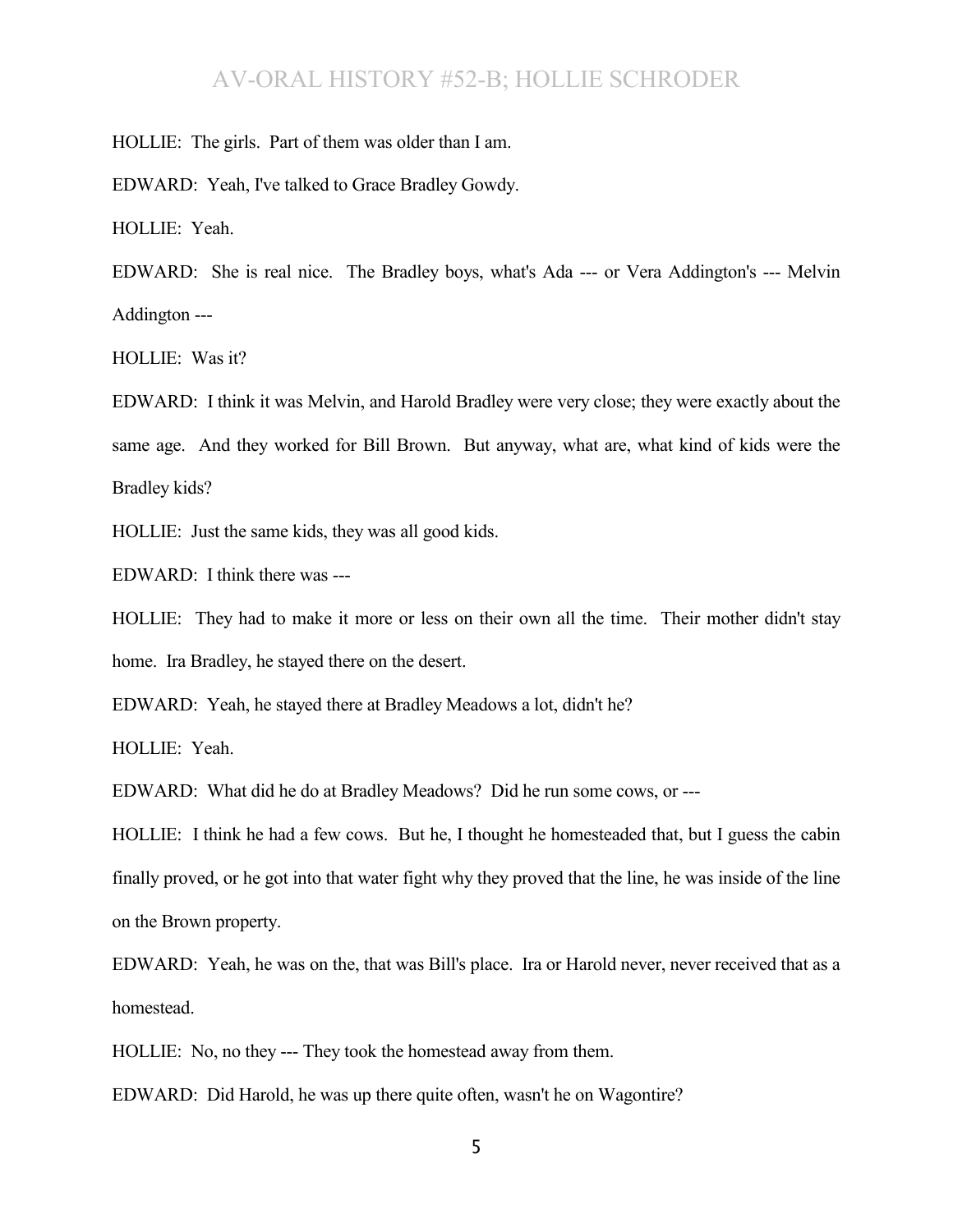HOLLIE: I think he more or less lived there; he was packing the mail when he was killed.

EDWARD: Right. Do you know what happened to Leona, or have you ever heard what happened to Leona Bunyard Hutton?

HOLLIE: No, I never, after, she was gone when I come to Wagontire.

EDWARD: Yeah. Yeah, she was --- I think she headed for the hills. (Laughter) Did you ever hear of a Clarence Woodard?

HOLLIE: Yeah.

EDWARD: Who was this, who was this guy? What did he do, I mean where did he live?

HOLLIE: Well, he owned the two-story white house. He bought it from Huttons when they started

--- they never paid for it or something, I don't know what. But that's how come he was out there.

EDWARD: He came from Silver Lake.

HOLLIE: Yeah.

EDWARD: Everett Emery, does that ring a bell?

HOLLIE: Yeah, know them well too.

EDWARD: Why are you smiling for, Hollie? (Laughter) He was married to Austa's sister.

HOLLIE: Yeah.

EDWARD: Esther Graves.

HOLLIE: Austa, Esther, yeah, Esther.

EDWARD: Esther, and they got divorced. Those Emerys were a hell of a bunch, weren't they?

HOLLIE: Yeah, they was quite a bunch.

EDWARD: They remind me a lot of Link Hutton, and we'll get into here sooner or later. You know Russell Emery is still alive.

HOLLIE: Yeah, my sister said they had a party for them, the 60th wedding anniversary, I think.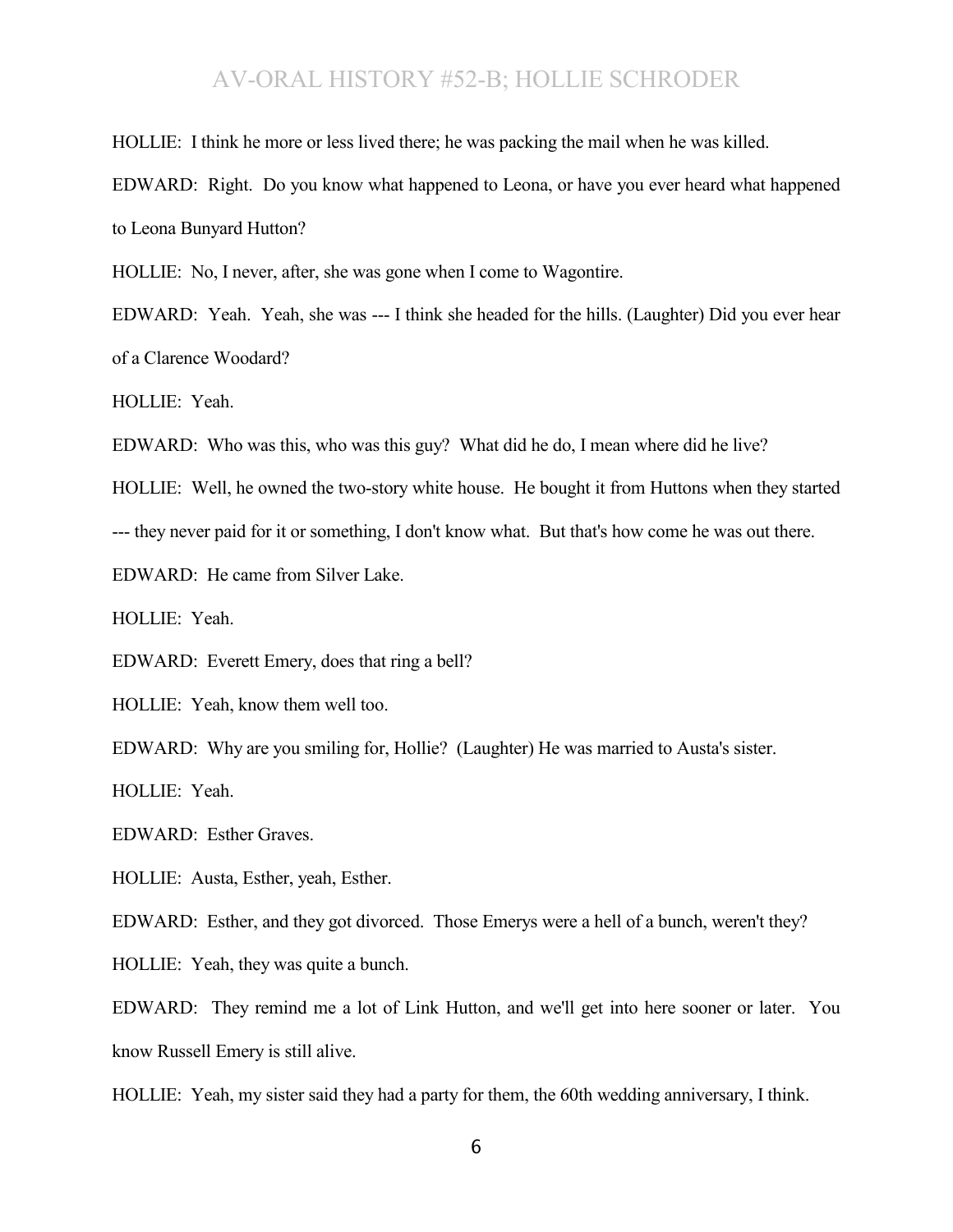EDWARD: Yeah. I called them down there. I've got to go to Bend to see him. This Woodard guy, he was married, for some reason, Everett Emery and Clarence Link Woodard got into a problem over that property over there.

HOLLIE: At Wagontire?

EDWARD: Yeah, at Wagontire.

HOLLIE: I didn't know that Emery was ever into it.

EDWARD: Yeah. The Huttons sold to Everett Emery and Clarence Woodard. Woodard didn't pay up or something, Emery took it over and sold to Frank Dobkins, 1100 acres.

HOLLIE: I had it leased, and I come back in '39.

EDWARD: You leased that property. I had no idea why Hutton, Link Hutton didn't keep it, I don't know. It seems odd that he would sell, he would sell out. But maybe he sold out because of his lawyer fees or something.

HOLLIE: Yeah, he might have.

EDWARD: I just now thought about that. Because it was just about the same time, he shot Harold.

HOLLIE: Yeah, shot him in '23 or '24, wasn't it?

EDWARD: December 29th, 1925.

HOLLIE: '25.

EDWARD: Thomas Hutton died on December 29th, 1934.

HOLLIE: I'll be darned.

EDWARD: There is a lot of crazy things about this. Did you ever hear why Link Hutton shot and killed Harold Bradley?

HOLLIE: Well, it was just gossip.

EDWARD: Yeah.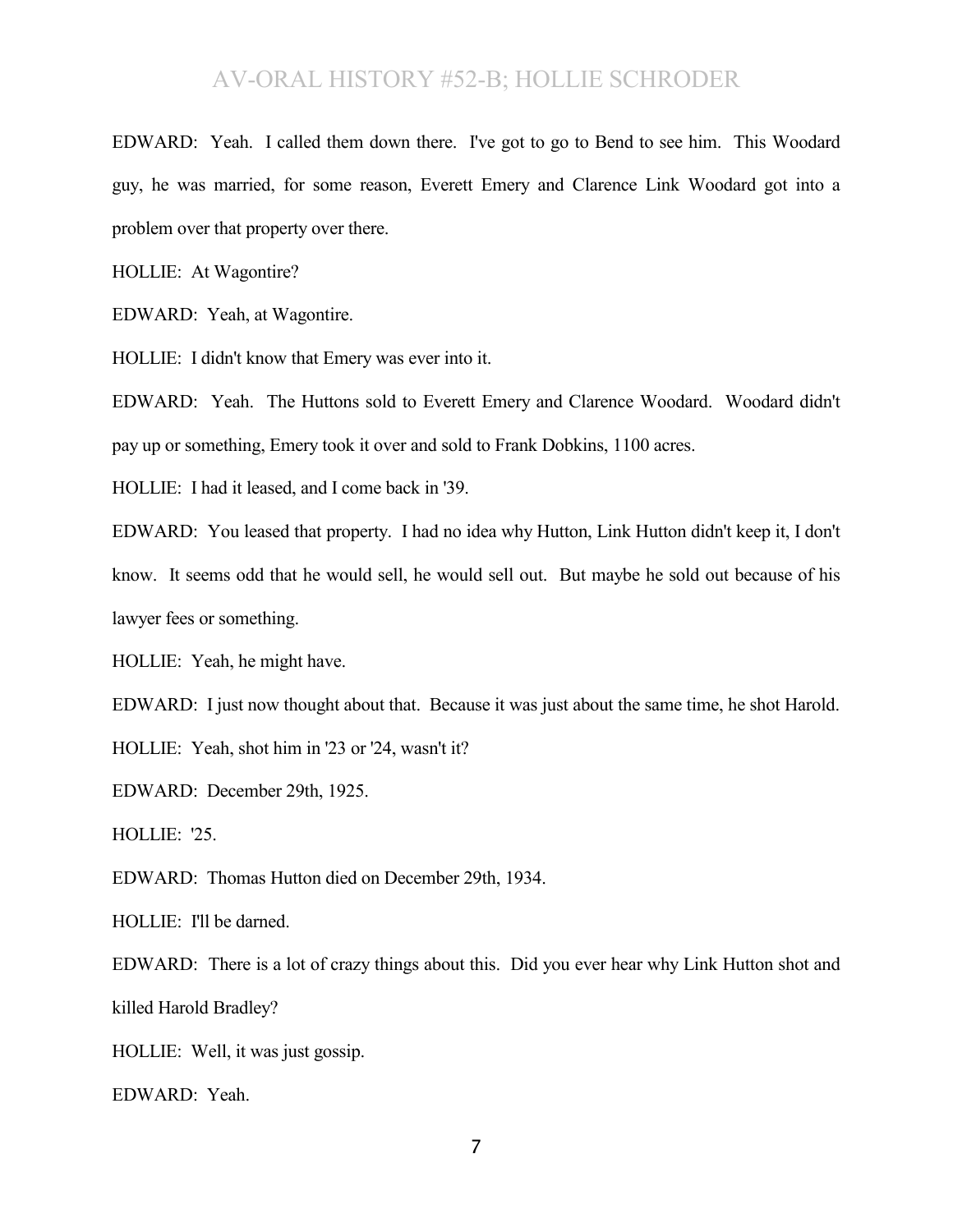HOLLIE: Mrs. Hutton was leaving that morning on the stage, what I heard.

EDWARD: Do you know that the night before Leona Bunyard Hutton and Link Hutton, and Harold Bradley went to the Jackson house to sign some papers?

HOLLIE: I did never hear that.

EDWARD: That's in R. B. Jackson's testimony.

HOLLIE: It is?

EDWARD: And the next morning Harold Bradley was dead. Anyway, what kind of a guy was Link Hutton? You knew Link Hutton?

HOLLIE: Oh yeah. He was on his good behavior all the time I was there. I don't know; he stayed to himself pretty much.

EDWARD: Was, he was married to Hattie May ---

HOLLIE: Tyler.

EDWARD: Parker Tyler Hutton, right?

HOLLIE: Yeah.

EDWARD: Did they, okay, I'm going to back up a little, Hollie. When did you come to Wagontire?

HOLLIE: '39.

EDWARD: And you bought what?

HOLLIE: Well, I had the Dobkins land leased, and then bought the Addington field first, I think, and then the Couch field.

EDWARD: Those are a long ways apart.

HOLLIE: Yeah, and the Petersen field, Petersen place down there on this ---

EDWARD: Oh, on the highway?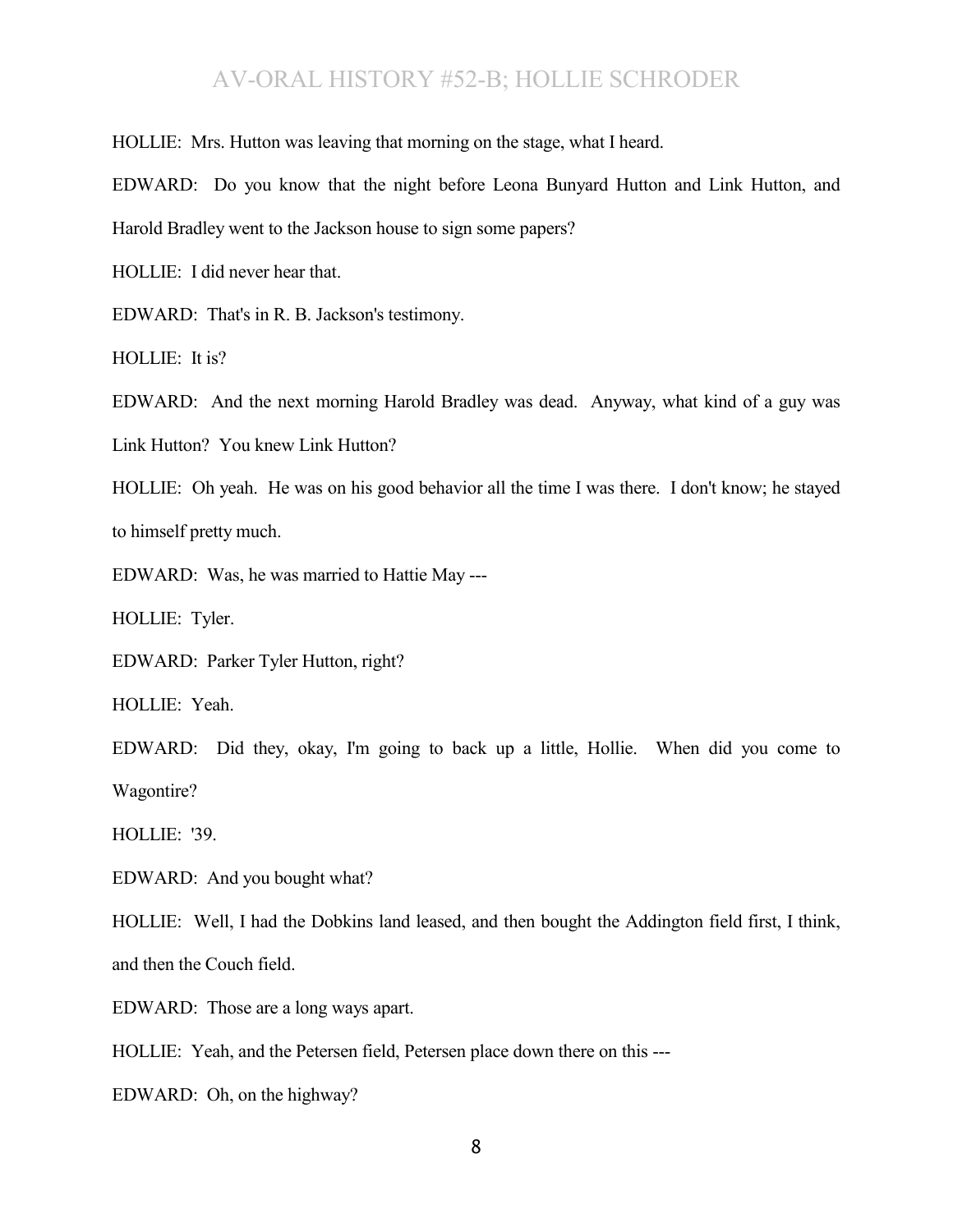HOLLIE: Yeah.

EDWARD: Yeah.

HOLLIE: Ten miles this side of Wagontire.

EDWARD: Yeah, yeah.

HOLLIE: There was two sections of land there. And then we bought some land on the Little Juniper. Bought, had the Wagontire Store at one time.

EDWARD: Where the Wolters were?

HOLLIE: Yeah, I bought it from Wolter.

EDWARD: That was in '39?

HOLLIE: That was a little later, probably '40, or '41 when we bought the Wolter place.

EDWARD: Oh, I see, okay.

HOLLIE: See we didn't buy any land at all for years there.

EDWARD: Now you said you bought; you leased the Dobkins land. Now what does that mean?

HOLLIE: Well, I leased the land to give me a right to run my cattle there.

EDWARD: On all of his land?

HOLLIE: No, just the Hutton field. I don't remember how much land there was.

EDWARD: How did you guys, I know there is a lot of fences there, there is fences going all over the place.

HOLLIE: Well, there is a lot of them been built since I left there. I don't know too much about them.

EDWARD: Now let's say you had to run your cattle from the old Hutton house, that two story house, that I don't have a picture of, and can't seem to find a picture of, to the Couch field. You had to go through Link Hutton's property?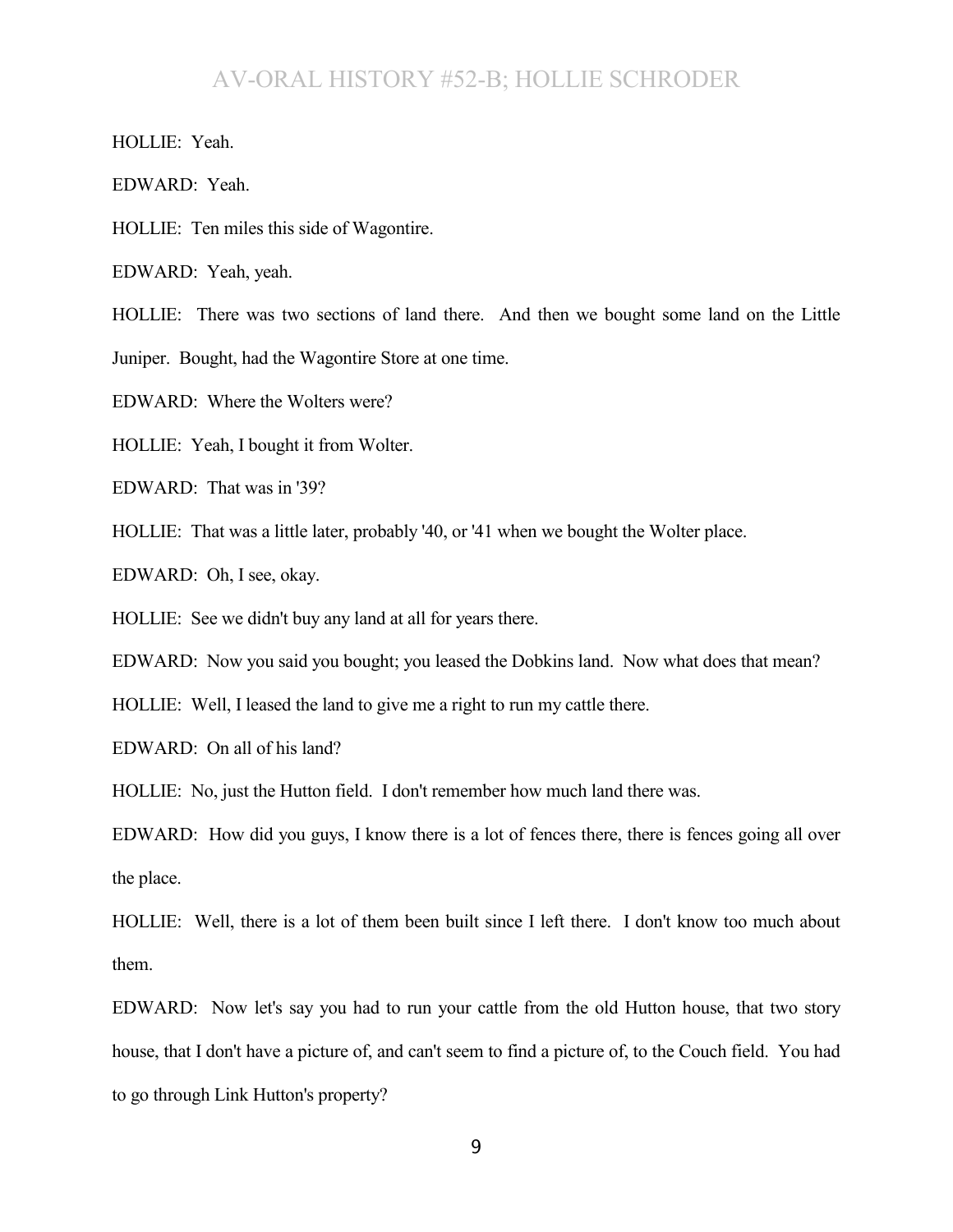HOLLIE: I went down the road.

EDWARD: You went down the road. Uh huh. Okay. Would Link Hutton, well there would be too many fences anyway, wouldn't there? You'd have to go through Link Hutton, Sutherland's property. Couch field is beyond Jackson's place, isn't it?

HOLLIE: Uh huh.

EDWARD: Yeah. And Jackson's property. Of course, he was dead then, but --- So you went, just took them down, just right down the road?

HOLLIE: Yeah.

EDWARD: Was Link, in the early '40's, was Link running a lot of cattle? Link Hutton run a lot of cattle?

HOLLIE: He never did have many cattle after I come there.

EDWARD: He just kind of lived in that house?

HOLLIE: Yeah, that's it.

EDWARD: Huh?

HOLLIE: That's it?

EDWARD: That's what's left, yeah, the front porch fell off. What did he have there, Hollie, in the '40's? Can you recall?

HOLLIE: Just a few head of cattle. I don't remember how many, fifty or sixty maybe.

EDWARD: Was you ever in this house when he lived there?

HOLLIE: Yeah.

EDWARD: Was May there then?

HOLLIE: No. I don't think she ever lived out there.

EDWARD: Oh, she lived in town?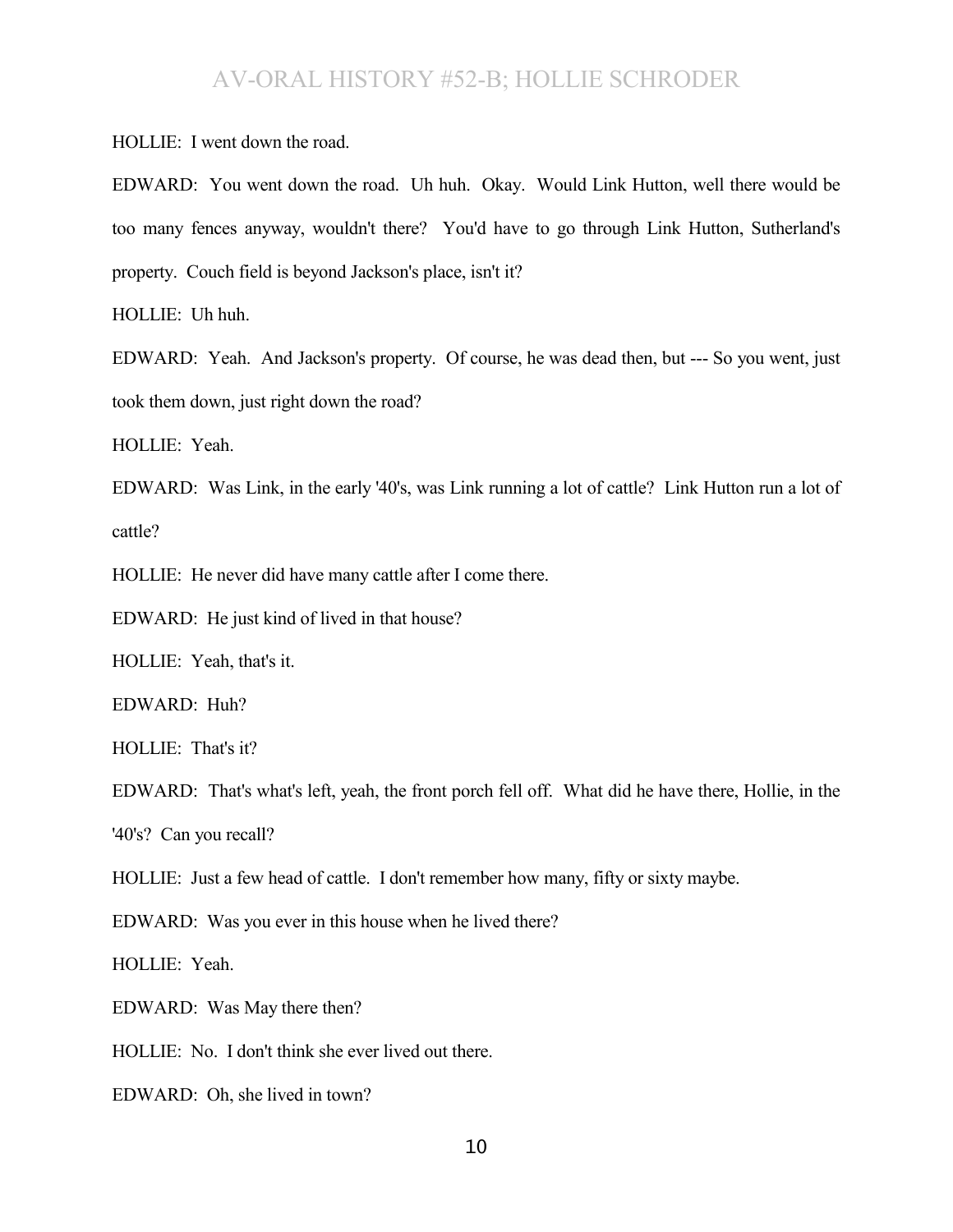HOLLIE: Yeah.

EDWARD: Do you think he lived out there year-round in the '40's?

HOLLIE: Yeah. Pretty much, pretty much the year round.

EDWARD: What buildings were there at that time, besides his house?

HOLLIE: Well, there was a barn and a corral.

EDWARD: Okay. We want to, I've got to get this figured out, Hollie. Let me try to draw this.

HOLLIE: Show me a picture.

EDWARD: This is north, I'm standing on the road, and that's south. Okay, we got poplar trees, there is a spring, and here is the Ott house, the road, north.

HOLLIE: There is the Arnold cabin, what's this place?

EDWARD: That's the Jackson place.

HOLLIE: Oh, it is the Jackson place, ain't it?

EDWARD: All right. Hollie, I need your help on this baby really bad. There is nothing there at Link Hutton's, except the house. Okay. Does that make any sense? There is the house. This is north, going towards Couch field.

HOLLIE: That's the road.

EDWARD: Yeah, the main road. Jack Peila hasn't --- that road is bad.

HOLLIE: Just right down here there was a shed.

EDWARD: A what now?

HOLLIE: A shed next to the barn and corrals right here.

EDWARD: Now there was a barn like here?

HOLLIE: Yeah, it wasn't much of a barn, just kind of a shed barn, wasn't much ---

EDWARD: Oh, oh it wasn't a big barn?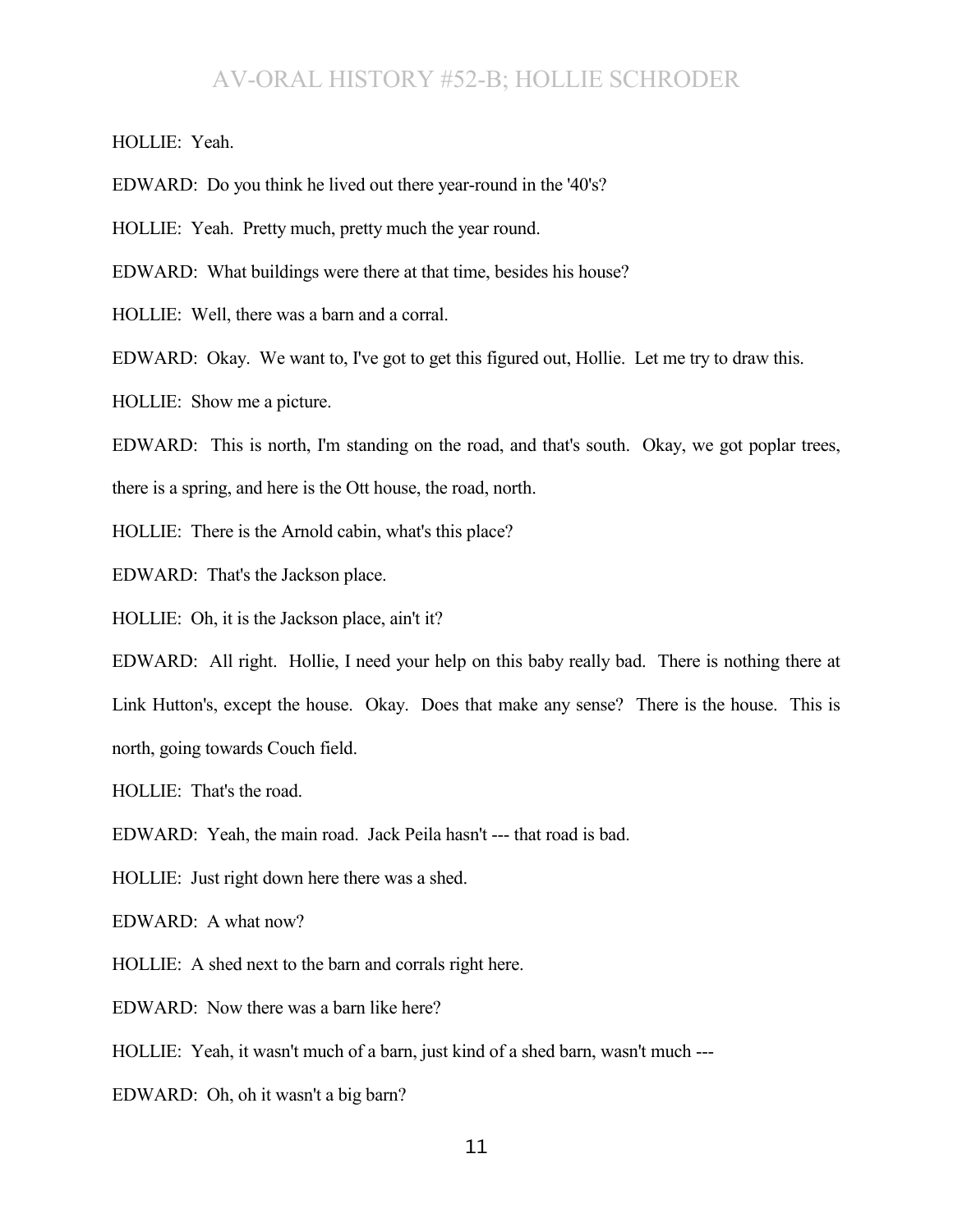HOLLIE: No.

EDWARD: Oh, oh, oh, oh.

HOLLIE: Oh, like them sheds at the Dobkins place.

EDWARD: Oh yeah, okay.

HOLLIE: Just open front.

EDWARD: Let's see, that would be, oh which direction, like this?

HOLLIE: Yeah, I think so.

EDWARD: Something like that. Then there was a corral?

HOLLIE: Yeah.

EDWARD: Somewhere in here?

HOLLIE: Yeah.

EDWARD: Was it as big as the house?

HOLLIE: Oh, might have been a little bigger I think, I don't remember.

EDWARD: Okay, I want to get my proportion right. I teach art, so --- And these were kind of like lambing sheds, or just sheds?

HOLLIE: That's the kind of sheds they built there.

EDWARD: Okay. And the Ott house was over here. It's tipped over. Now in relation to this, where do you think --- well this was the living room, and the kitchen was back here, and two bedrooms up-stairs. Where do you think Harold Bradley was killed?

HOLLIE: Right out here in front of this shed.

EDWARD: Right in here. Now how far is it --- now this is asking some pretty hard stuff, Hollie.

How far is it from his house to those sheds? A block, fifty feet?

HOLLIE: I'd say a hundred yards.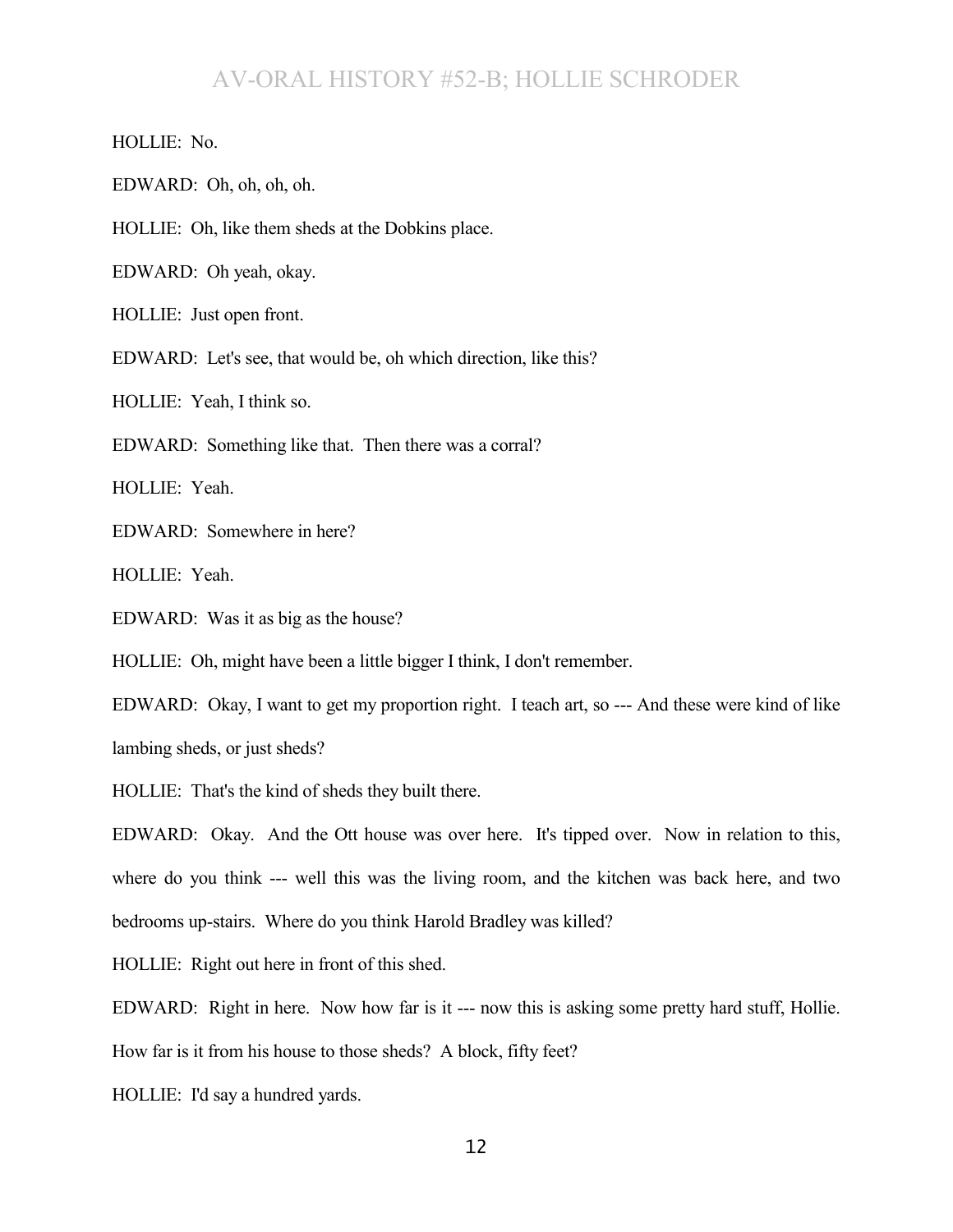EDWARD: A hundred yards. Now we're getting down to business here. Whew! Okay.

HOLLIE: Harold was killed right in front of him, or between there and the house somewhere.

EDWARD: Okay.

HOLLIE: They said he was getting his car ready to leave.

EDWARD: Right.

HOLLIE: Link come out and shot him.

EDWARD: Would you believe that Clarence Link Hutton, whoops, Clarence Link Woodard was messing around with Leona, and not Harold?

HOLLIE: Well, I've heard that, but I don't like to say it, because I don't know.

EDWARD: Yeah. Oh, this is going to be --- I can't say for sure, and I won't say that in a book. I'll just put out what I've heard, and what's there, and let people make up their own mind. The reason I can't do this --- well the transcripts of the trial are missing.

HOLLIE: Oh, they are?

EDWARD: Of Hutton and Bradley.

HOLLIE: And Bradley.

EDWARD: But I like, when I write I talk to people and get the facts, and that's the best way to write. Both of my books are sold out by the way, or I'd give you one. This is Harold Bradley's file. Iris Bradley, Grace Bradley, oh lordy, I don't know. This, I --- this is the testimony of Hutton, and R. B. Jackson, and Leona Hutton, and --- it's kind of interesting, all of this stuff. This is the R. B. Jackson's testimony at the coroner's inquest, and that's Leona Hutton's. She disappeared about a day later. The sheriff tried to serve her a subpoena in April of 1926 and could not find her.

HOLLIE: I'll be darned.

EDWARD: You got anything that you heard about good old Link, about the Bradley death, Harold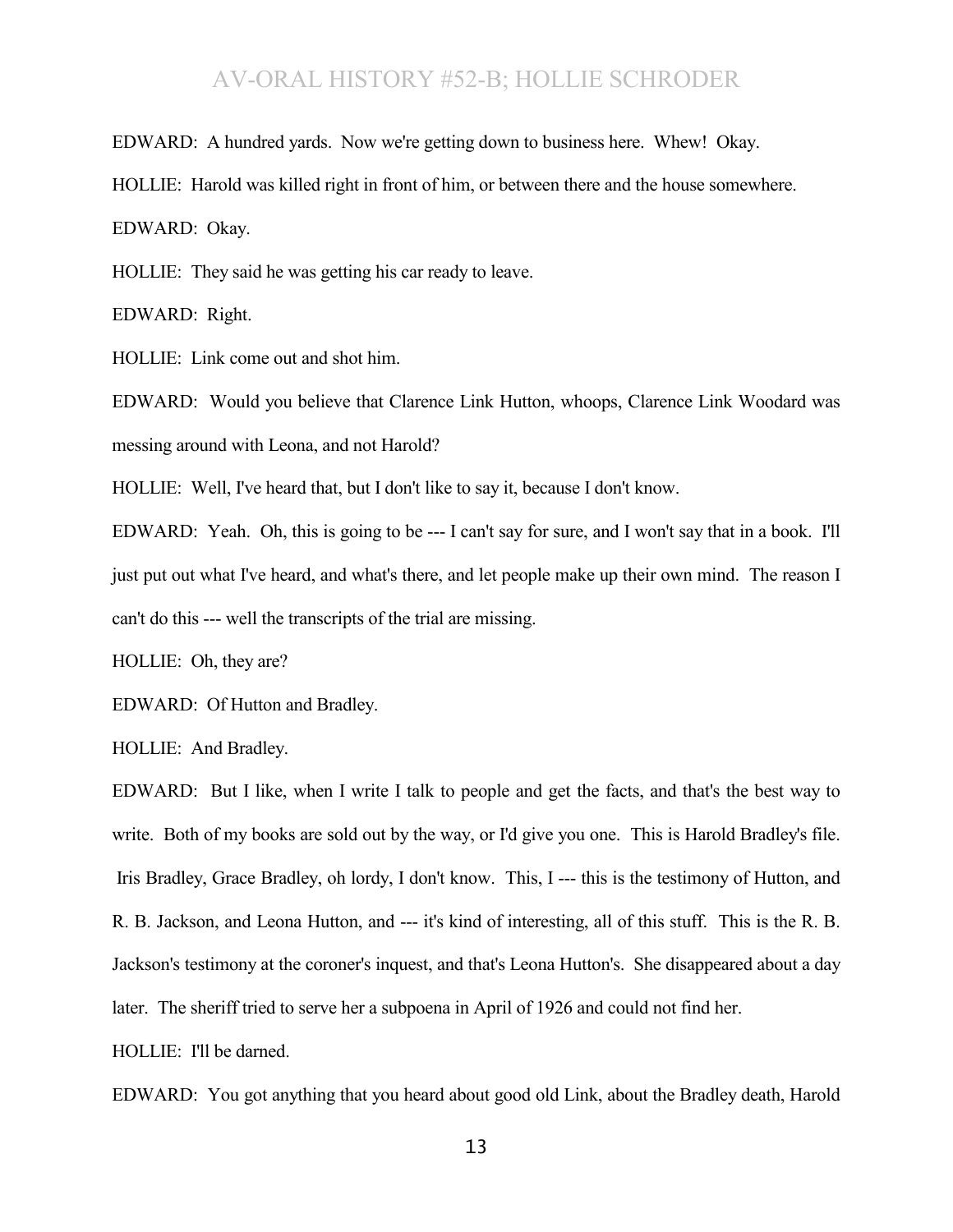Bradley, other than what you've---

HOLLIE: No, I don't.

EDWARD: Okay. We got that taken care of. Now I know you weren't there. Ira Bradley, he was a pretty good man?

HOLLIE: Yeah. An honest hard working feller.

EDWARD: What caused his death, do you have any idea?

HOLLIE: I don't know the basic reason. That Thompson supposedly killed him.

EDWARD: Whatever happened to Big Foot Thompson?

HOLLIE: He died at Paisley.

EDWARD: Oh, he did? Because a lot of people said we don't know what happened to him either. But he died ---

HOLLIE: I'm sure he was still at Paisley when he passed away.

EDWARD: Yeah.

HOLLIE: That's why, I saw him years afterwards. And he was dead a couple years before I ---

EDWARD: He had a son didn't he, Orin?

HOLLIE: Damned if I know, I didn't know him.

EDWARD: Yeah. And he must have died here in the last couple of years too. Shoot. Okay, okay,

we got that, pile or rocks. You were, you met Link Hutton in the '40's a lot until he sold out?

HOLLIE: Oh yeah.

EDWARD: What can you say about Link, just as a person? He didn't give you any trouble, right?

HOLLIE: Oh, not a bit. He was friendly, got along all right.

EDWARD: Was America Sutherland there then?

HOLLIE: Yeah. She was kind of, seems like she only stayed a year or two. I think Jim Sutherland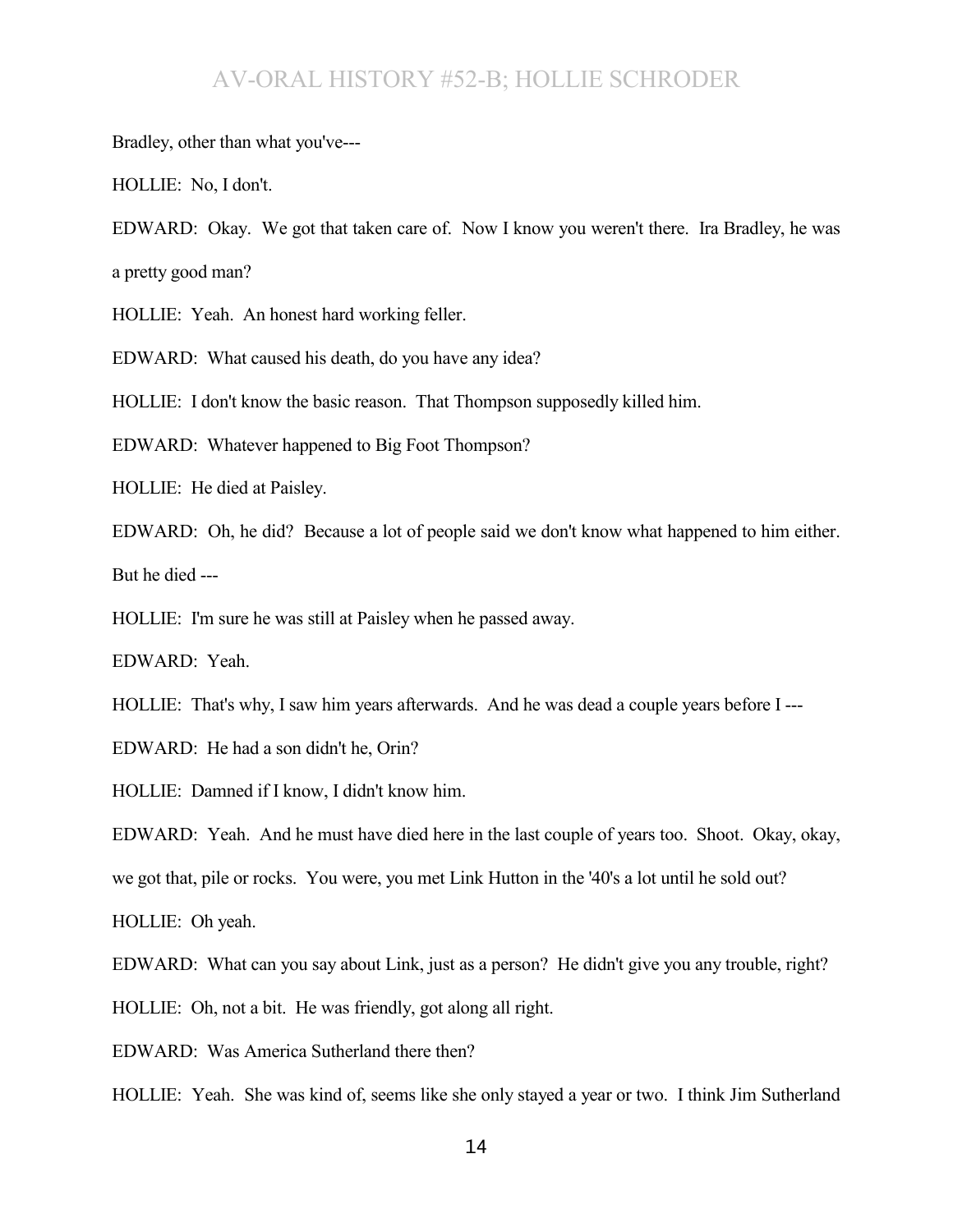lived there alone part of the last year or so. I think America moved to town.

EDWARD: To Burns?

HOLLIE: Burns, yeah. That wasn't long before they sold out to McCollum.

EDWARD: James was a pretty, Jim Sutherland, what kind of a man was he?

HOLLIE: Oh, he was really a good fellow, good buckaroo.

EDWARD: Yeah, he had worked for Ike Foster.

HOLLIE: Yeah, that's where he got Mickie.

EDWARD: Yeah. Mickie married Ike Foster. He was 51 and she was 17.

HOLLIE: Is that right?

EDWARD: Yeah. (Laughter) 1894, I think it was. Now I'm going to go through some names, because I'm kind of lost on some of these people until I get to the Dobkins. This Couch, Couch, Josephine Couch, was she Charlie Couch's wife?

HOLLIE: Uh huh.

EDWARD: And they had about 320 acres, didn't they, I think?

HOLLIE: Well yeah, I think there was two homesteads there. His brother-in-law's homestead, yeah, I bought them both from him. But one of them was his brother-in-laws.

EDWARD: I was just, trampled through that Couch field yesterday, trying to find these stones. I walked from the road, up the fence line, to where the gate that Dobkins was shot.

HOLLIE: You got the right gate, the one next to Arnolds?

EDWARD: Yeah, well let's ---

...

EDWARD: Why did you choose to go to Wagontire, Hollie?

HOLLIE: Well just to have room to run my cattle. And Dobkins was married to my aunt at one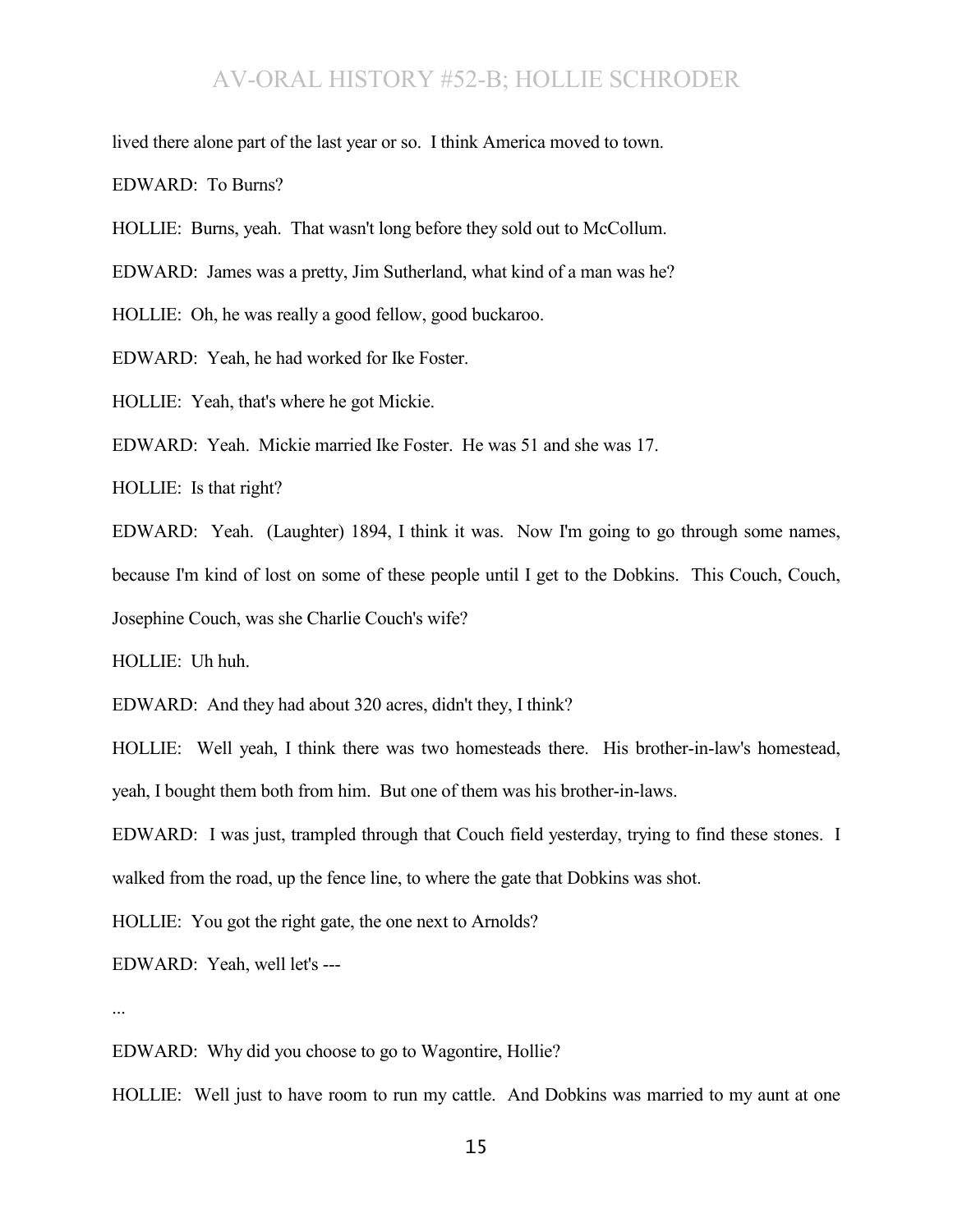time, so he was a family friend. They was divorced when ---

EDWARD: Okay. Well let's get into this Dobkins trip. Frank Dobkins died May something 1939, shot by James Buck Daniel Burk, who in 1915 got sent to the penitentiary for stealing horses and breaking jail.

HOLLIE: When, when was it?

EDWARD: 1915.

HOLLIE: '15, I thought you said '15, yeah.

EDWARD: In 1925 he shot a deputy sheriff in the leg, got sent to the penitentiary. In 1939 he kills Dobkins.

HOLLIE: Dobkins.

EDWARD: Now Dobkins, Frank, had how many sisters and brothers, do you have any idea?

HOLLIE: He didn't have no brothers, one sister I think is all I ever ---

EDWARD: One sister.

HOLLIE: She lived at Cedarville or somewhere down there, California.

EDWARD: His father's name was William Dobkins?

HOLLIE: Yeah.

EDWARD: Was, I don't know how to say this, did Ray B. Jackson ever get involved with one of

the Dobkins girls, ever hear of that?

HOLLIE: Well, Dobkins had no girls.

EDWARD: No, William Dobkins.

HOLLIE: Oh.

EDWARD: Franks' sisters.

HOLLIE: I didn't know nothing about it.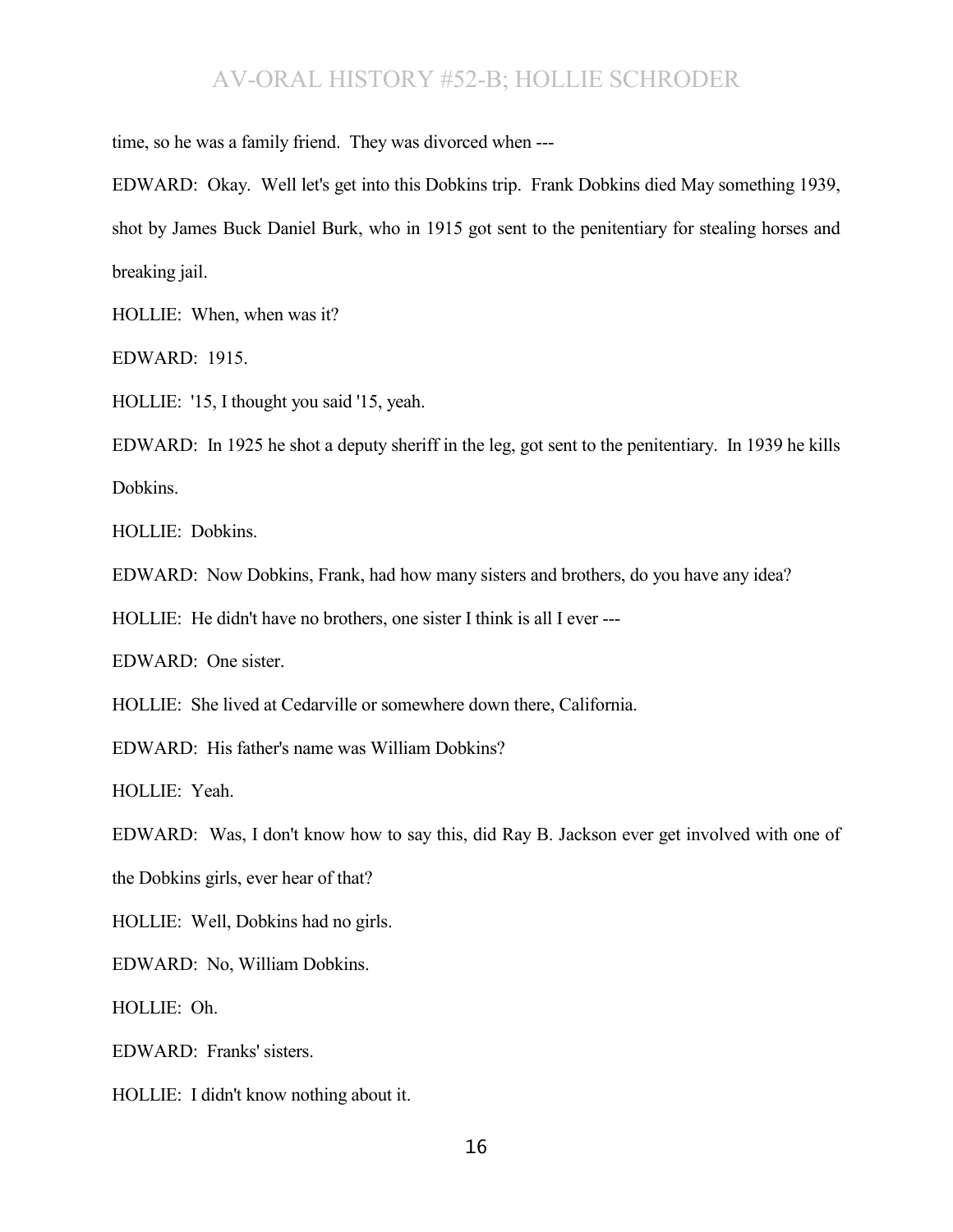EDWARD: Well, Ray Jackson was sent to the state penitentiary, then paroled.

HOLLIE: Oh, he was?

EDWARD: Yeah.

HOLLIE: What year was that?

EDWARD: Had to be before 1905.

BUB: Dad, want an ice cube in that?

HOLLIE: He was a schoolteacher.

EDWARD: Yeah. But so much for old Ray, we might get to him later. Now Frank had, you think, one sister.

HOLLIE: Yeah, I'm sure ---

EDWARD: Did you go to school with --- you didn't go to school with Frank did you?

HOLLIE: No, he was older.

EDWARD: Okay. And I'm not sure, now Frank married who, Hollie?

HOLLIE: Married my aunt, my mother's sister.

EDWARD: What was her name?

HOLLIE: Florence.

EDWARD: Florence, maiden name?

HOLLIE: Martin.

EDWARD: Florence Martin. And then Frank Dobkins also married a Myrtle?

HOLLIE: Lane.

EDWARD: Myrtle Lane. Was he married when he was killed?

HOLLIE: They had just got married, they was, hadn't been married over a couple three months.

EDWARD: Was that Myrtle Lane?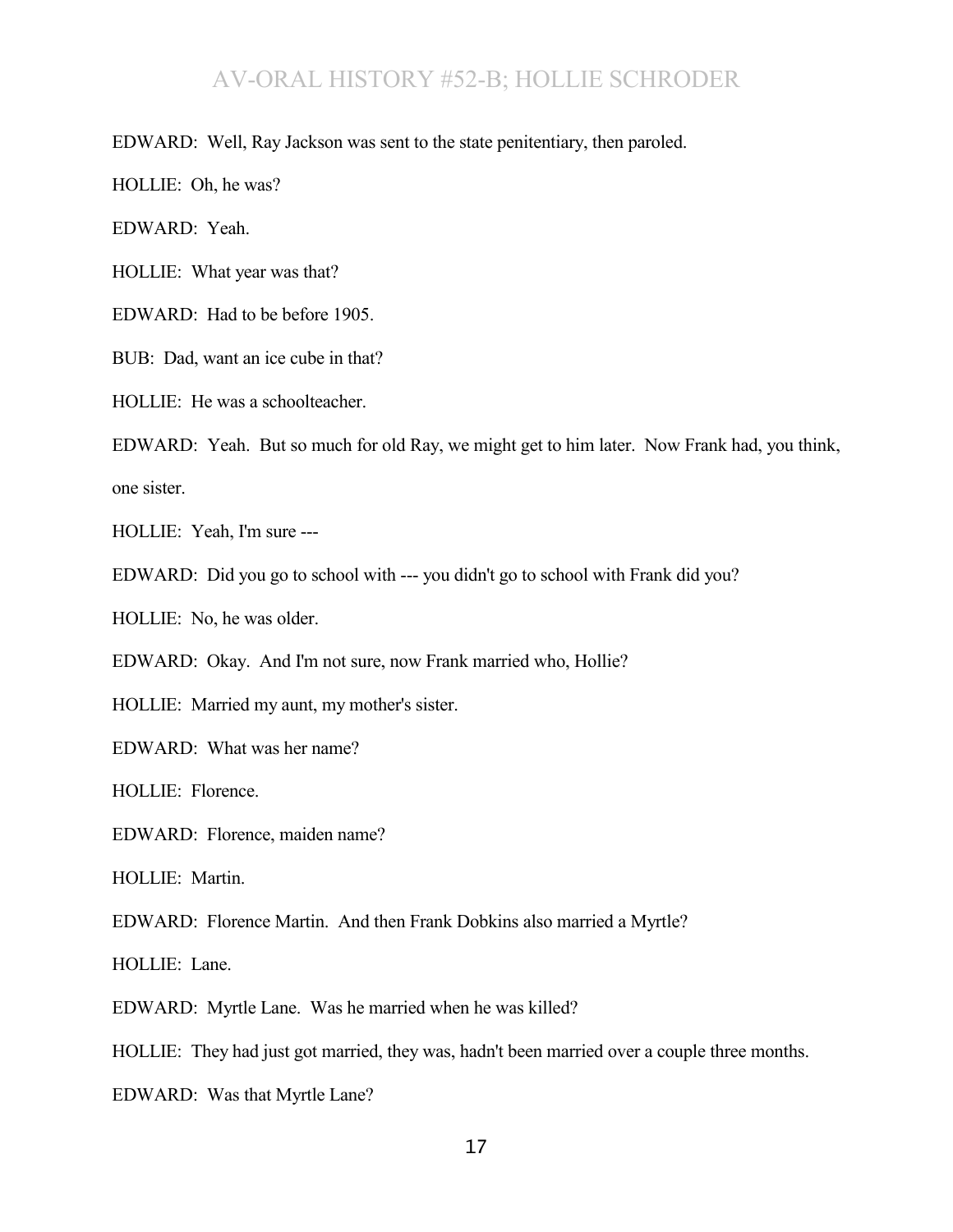HOLLIE: She was at the Dobkins' place, that's where Homer went to notify the ---

EDWARD: Did --- what kind of a guy was Frank Dobkins?

HOLLIE: Oh, he was ---

EDWARD: Come on Hollie.

HOLLIE: Well, there is nothing wrong with him. He was a feisty littler feller, but ---

EDWARD: Did he have a short fuse?

HOLLIE: Oh yeah, especially if somebody he didn't like, he wouldn't put up with no ---

EDWARD: Did he get mad easy?

HOLLIE: Well, I never did see him mad, but ---

EDWARD: Did he get mad at his horse?

HOLLIE: No, I never saw him fight his horse.

EDWARD: Vera Addington Wagner said sometimes he could cuss so much; she didn't know what he was saying. Every word was a cuss word. Did Dobkins, why did he go to Wagontire Mountain, do you have any idea?

HOLLIE: Oh, just have some place to run his cattle, I think.

EDWARD: Was it cheap land, or ---

HOLLIE: Well, he didn't own no land at all when he first moved there. And then he bought this place. I think that was the Bunyard place there, where the Burnt House was. Out where the apple trees are. What started him and Link fighting was, Link wasn't going to let him run there, and Dobkins he bought up a little land and showed him he could. Broke them both.

EDWARD: I would imagine that those two personalities were probably about the same.

HOLLIE: Well yeah, and Hutton's had owned Wagontire a long time. You couldn't blame him, because not letting anybody else come in there.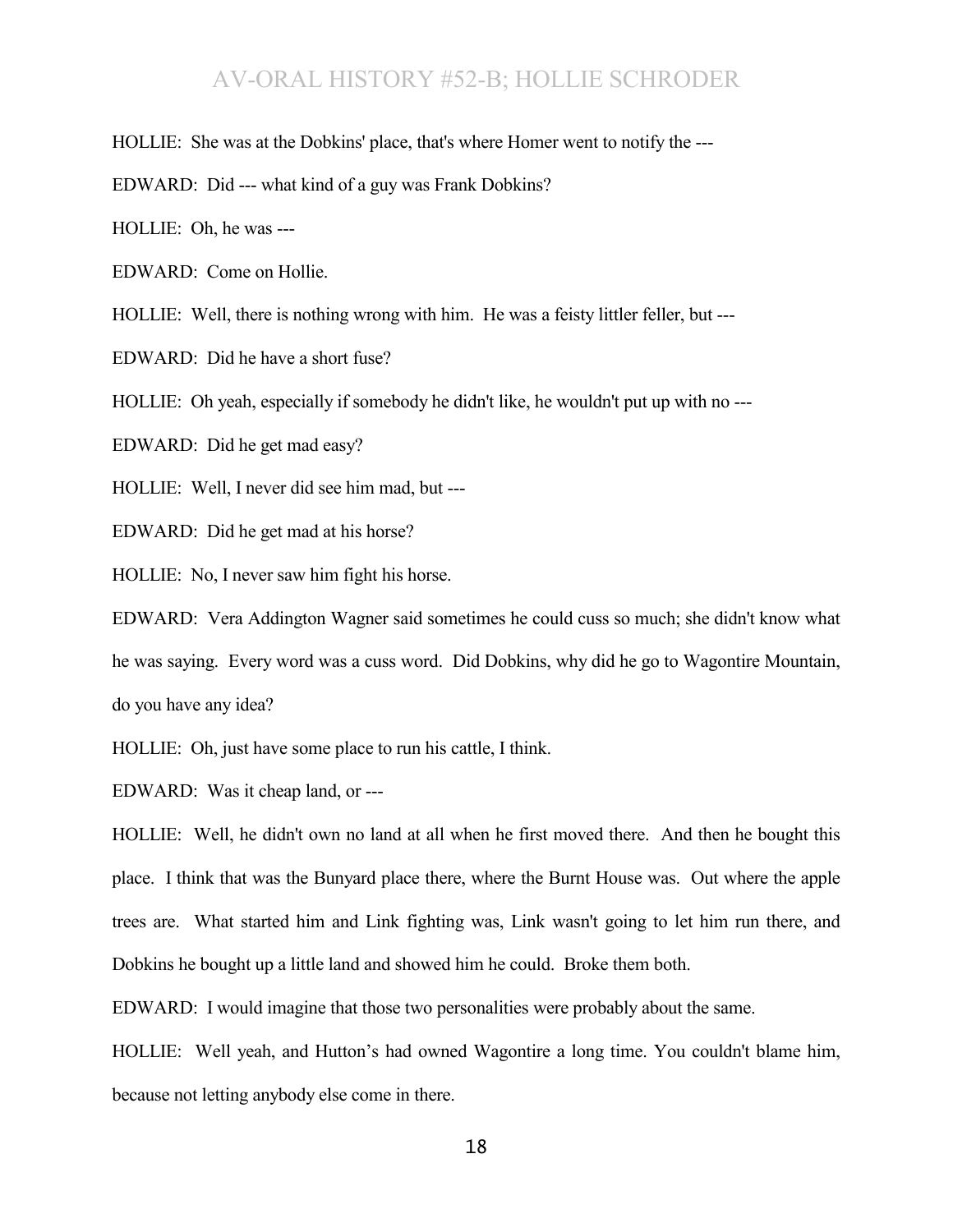EDWARD: Who were these --- before I finish Frank Dobkins, these Bunyards, there was a James Bunyard.

HOLLIE: Yeah, I guess, I didn't know them either.

EDWARD: Oh, you didn't know them? They were hell raisers too.

HOLLIE: Was they?

EDWARD: Yeah. And of course, Link married Leona Bunyard after his first wife died.

HOLLIE: Oh.

EDWARD: Mollie Gibson. Why do you think Frank Dobkins was killed?

HOLLIE: Well, it was just friction between the two sides there, I think. And they just shipped Burk in there to get the job done, I think.

EDWARD: Now who is they?

HOLLIE: Well ---

EDWARD: Sutherlands?

HOLLIE: Hutton's. I don't think old Jim had much to do with it. He was more or less kind of stayed to himself.

EDWARD: Jim Burk?

HOLLIE: Jim Sutherland.

EDWARD: Oh, Sutherland. So, America, do you think America Hutton would get James Burk, Buck Burk, to kill Dobkins?

HOLLIE: Well, I don't know whether she would or not. That old lady Arnold was the main agitator, I think. That's where Burk stayed.

EDWARD: Right, at the Arnold's place, yeah.

HOLLIE: Yeah. They was just two factions, they just didn't agree to agree, that's all.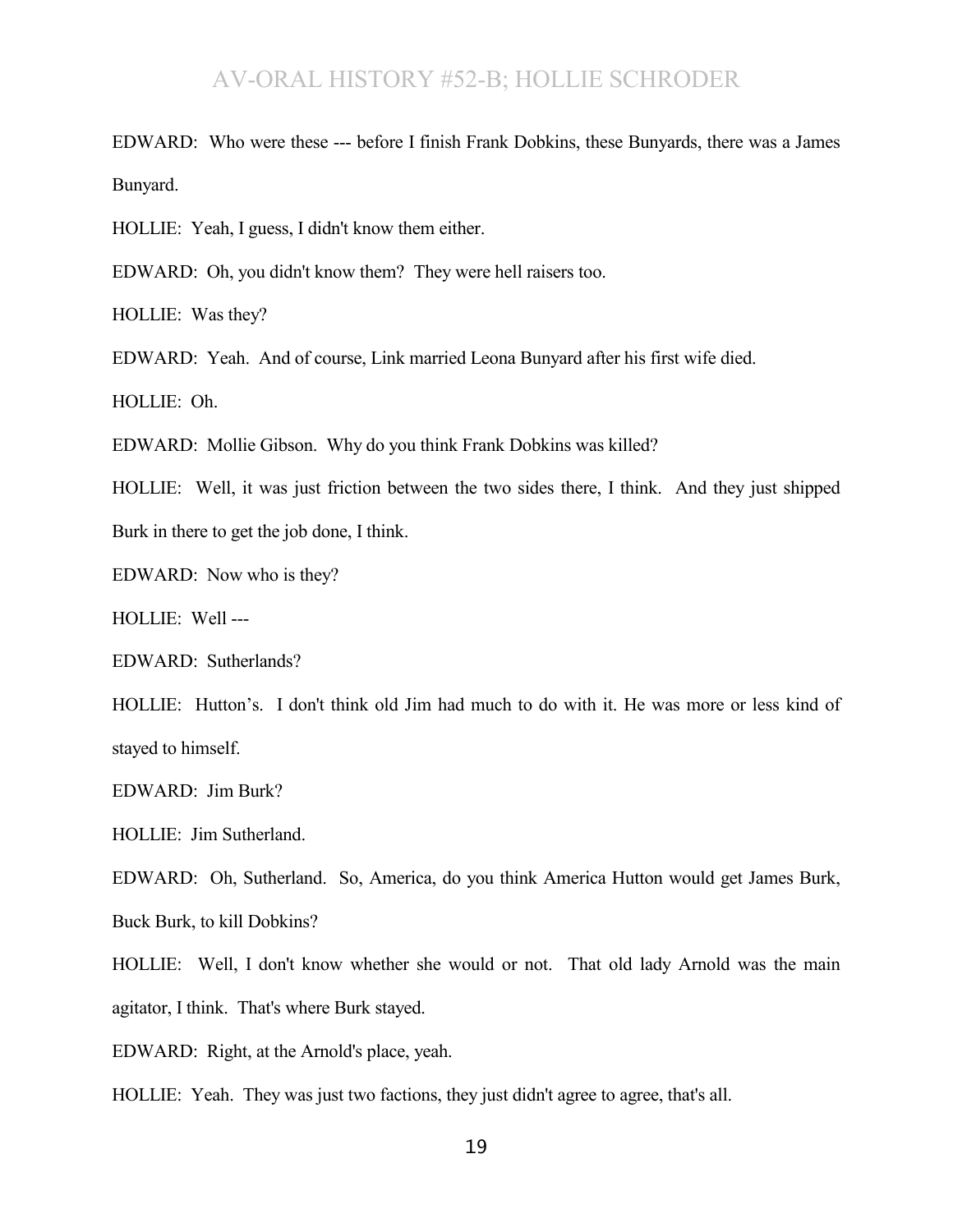EDWARD: This Laura, Two-Gun Sue Arnold, what, did you ever meet her?

HOLLIE: Oh yeah.

EDWARD: What the heck was she like?

HOLLIE: Oh, she was a rough, tough, rough talking ---

EDWARD: Was she of Mexican descent?

HOLLIE: I guess you could call her that, I don't know.

EDWARD: Would you call her meaner than hell, or just ---

HOLLIE: Yeah.

EDWARD: What would you call her, Hollie?

HOLLIE: Yeah, I'd say meaner than hell.

EDWARD: Did she ride a horse?

HOLLIE: Oh yeah.

EDWARD: Could she buckaroo with the guys?

HOLLIE: Yeah, she buckarood.

BUB: Who are you talking about, Two-Gun?

EDWARD: Yeah. What kind of a lady was this person, Bub? Come on.

BUB: She was a desert rat, just like the rest of us.

HOLLIE: I thought she was pretty rough.

EDWARD: Well, how in the heck, Harry never said much.

HOLLIE: No.

BUB: She didn't know ---

EDWARD: She did all the talking. Do you think that she would have --- well first of all, did T-Bo and Two-Gun Sue, were they buddies of the Sutherlands?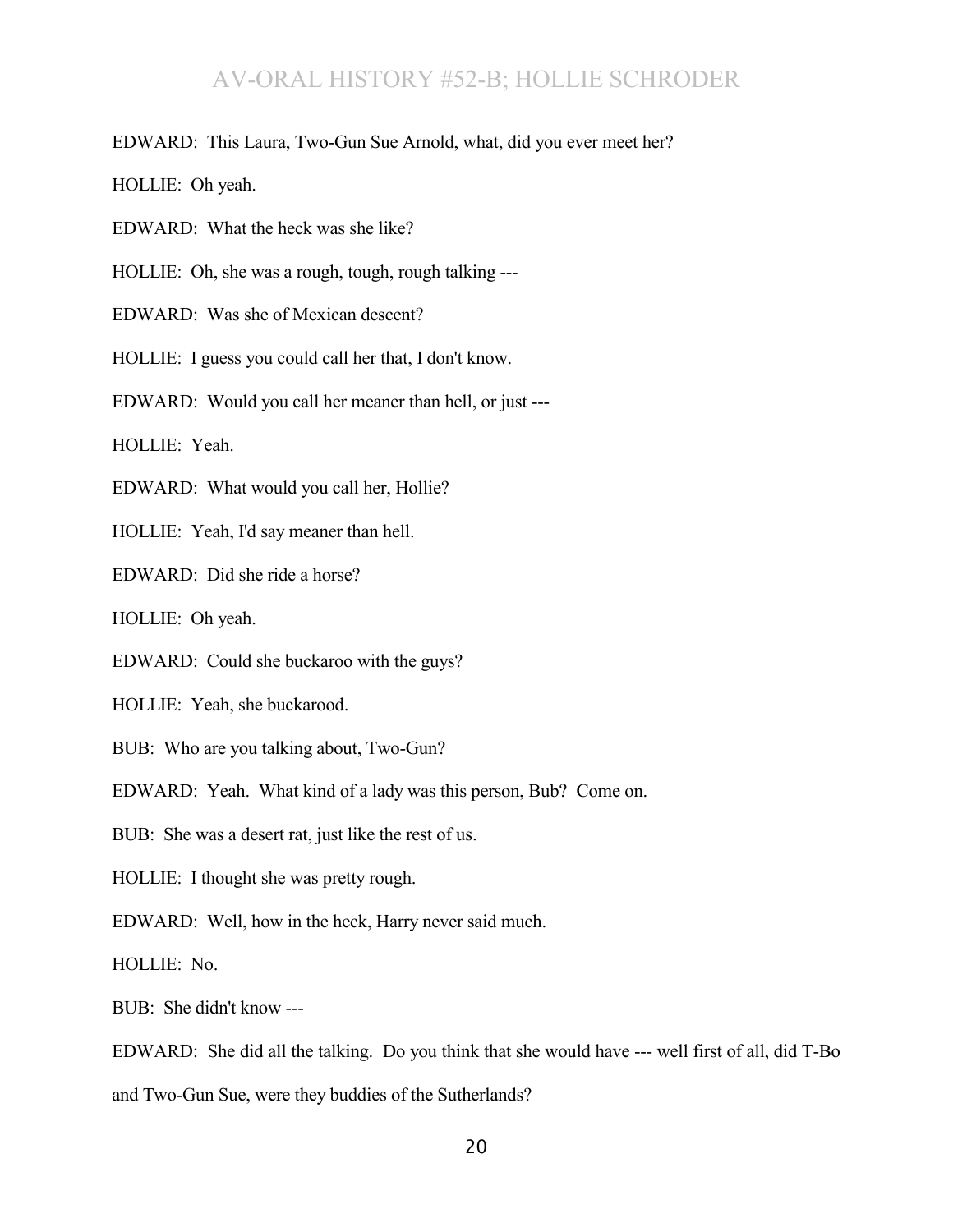HOLLIE: Well ---

EDWARD: And Hutton's?

HOLLIE: Yeah, probably. Them people was all on their own, kind of on their own. They wasn't too good a buddies, they weren't too close. Harry, Harry, he was pretty much a loner. I've seen him, he would be working cattle, after I come there, and he'd go up inside and he'd never ride up to you like a neighbor would. He'd ride out around you and go home. He never ---

EDWARD: He was there a long time. He didn't leave that cabin until '62.

HOLLIE: Yeah, he was there. Well, I guess; you ain't got no record when he come there?

EDWARD: He came there in 1926.

HOLLIE: '26.

EDWARD: And he bought from Emma Bunyard, that hundred and, no two hundred acres in 1926. And he married, was it Lovetta, I think that was her name.

HOLLIE: Loretta.

EDWARD: Loretta, yeah, in 1926. So Buck Burk, did you ever meet that guy?

HOLLIE: Yeah. Talked to him a time or two is all. He was another cattle ... If he'd see you coming; he'd ride around you.

EDWARD: It's funny that he ended up at Wagontire. I've heard so many stories, I guess all the ---

HOLLIE: Well Punk Robertson brought him there. Punk Robertson met him at the penitentiary.

EDWARD: Geese, this is crazy.

HOLLIE: Punk was in the pen.

EDWARD: Yeah. You know Punk Robertson stole some Bill Brown horses, and got busted for it in 1913?

HOLLIE: Stole some horses from my dad and got ...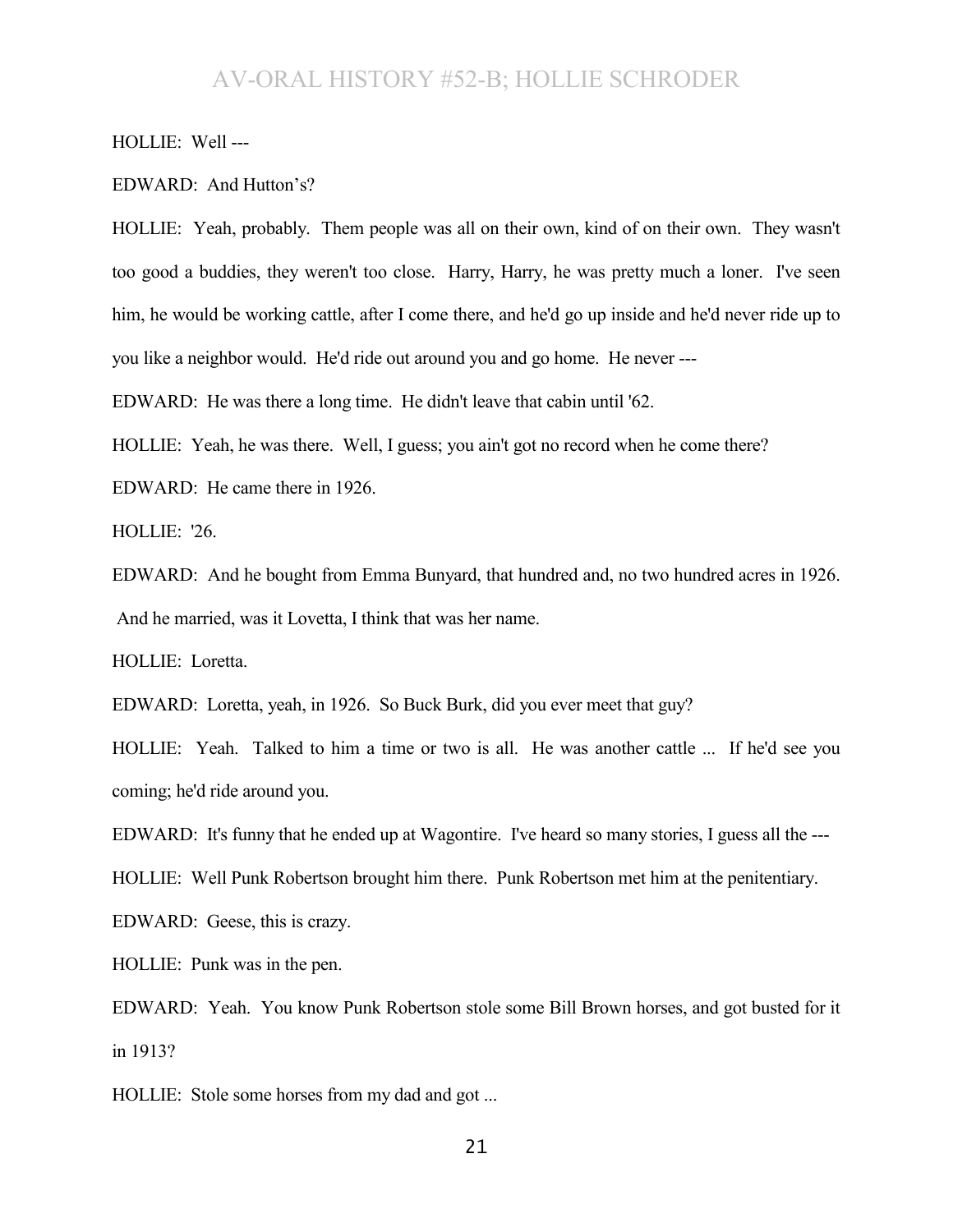EDWARD: He must have been pretty stupid. Where was Punk from?

HOLLIE: Over there on the desert.

EDWARD: Was he ---

HOLLIE: No particular place.

EDWARD: Just ---

HOLLIE: Far over towards Christmas Valley, only Christmas --- Benjamin Lake.

EDWARD: Benjamin Lake. Didn't Punk have a brother?

HOLLIE: Yeah, Bill Robertson.

EDWARD: Yeah. Are there any of that family left?

HOLLIE: I never did hear of any other.

EDWARD: I got a hold, and see if this name rings a bell, Jess Penington.

HOLLIE: Yeah, I know Jess. He worked there for Dobkins.

EDWARD: Oh, he worked for Dobkins. I got a hold of him on the phone. I'm trying to remember when I came; I guess it was last Thursday, just before I left to come to Wagontire. And he says, "You ain't getting me to talk about Wagontire, that hell hole, unless you get me on the witness stand." (Laughter) I know that he knows a lot of crap that went on there.

HOLLIE: Oh yeah, he worked for Dobkins.

EDWARD: Yeah, so he worked for Dobkins. Okay, let's try to find that. Who worked for Frank

Dobkins? You got Jess Penington. Did Hosmer Bradley?

HOLLIE: Well, he could have been there, I don't know whether he worked for him or not.

EDWARD: Who else worked for Dobkins?

HOLLIE: Nobody that I can think of.

EDWARD: What about Henry Welcher?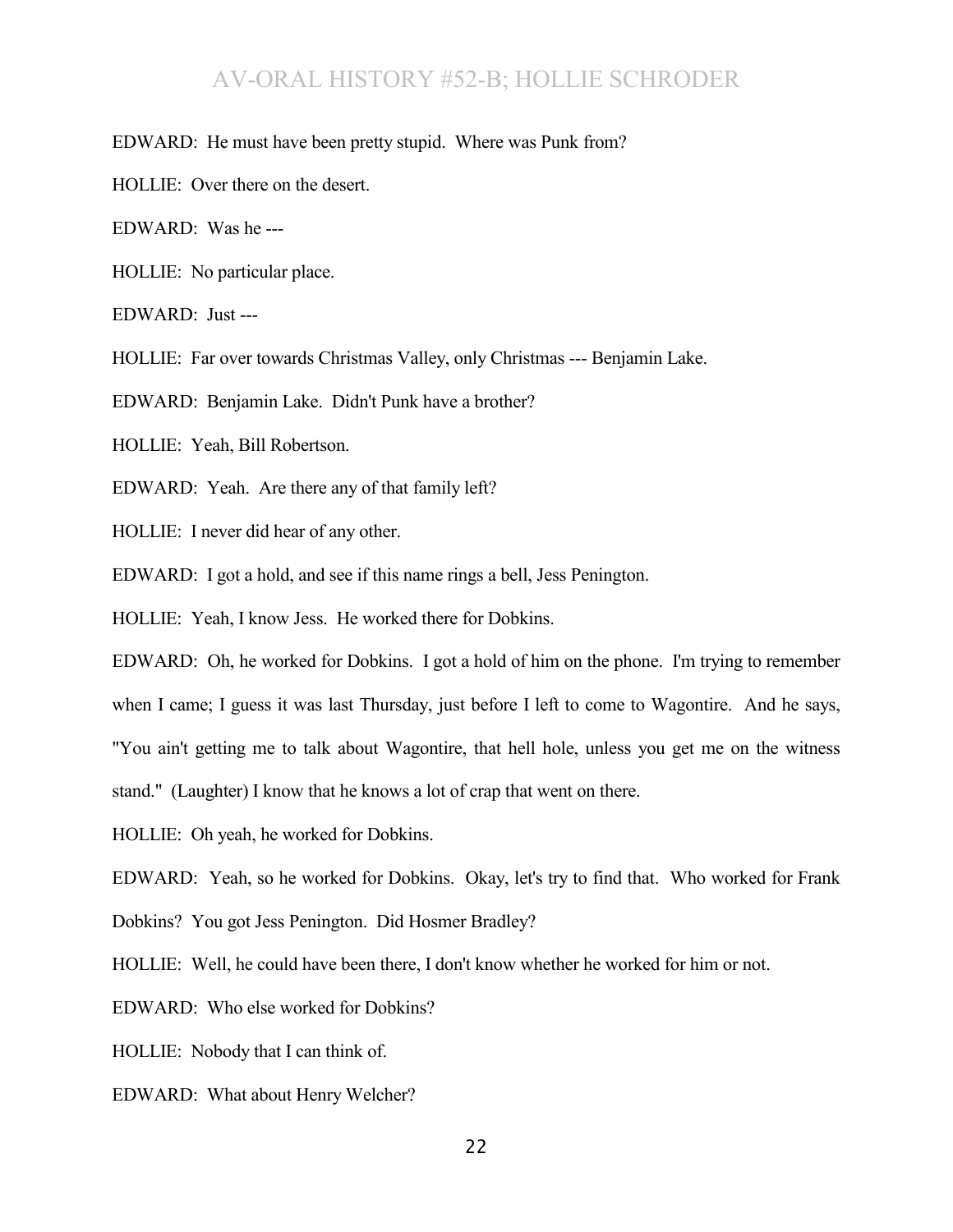HOLLIE: Don't know him.

EDWARD: Don't know him. What about --- there is old Punk. Ole Soderberg?

HOLLIE: Well, I knew he did, but I didn't --- that was before I come there too.

EDWARD: Okay. We'll try to stick to the '39's and '40's. Okay, back to Dobkins. He had about 2,000 some acres there; did you know that?

HOLLIE: Yeah.

EDWARD: I've got it all figured out; it's buried in there someplace. 2,240 acres, I think. Did he lease out a lot of that land? I don't understand that.

HOLLIE: Well, just what I had leased was all I guess.

EDWARD: And you leased down the southern end of Wagontire?

HOLLIE: Yeah. And you had to own the, have a hold of the base property to run your cattle on the government, the BLM, you see. That's why he leased me them fields.

EDWARD: Was that cheap land for these guys? Is that why they came there? Except for the Huttons, I know why they came there. But I don't understand. What do you think Dobkins paid for that stuff?

HOLLIE: Well, I don't have, I don't think I ever did hear. I don't know. But he just come out there to get grass for his cattle. And Link told him he couldn't stay, and by God he was going to stay.

EDWARD: He stayed a long time.

HOLLIE: Yeah.

EDWARD: About eleven years, until he met his end.

HOLLIE: Well longer than that, he was there longer than --- killed in '39, he was there before '29.

EDWARD: Oh yeah that's right, yeah, yeah, excuse me. He came there in '26.

HOLLIE: Yeah.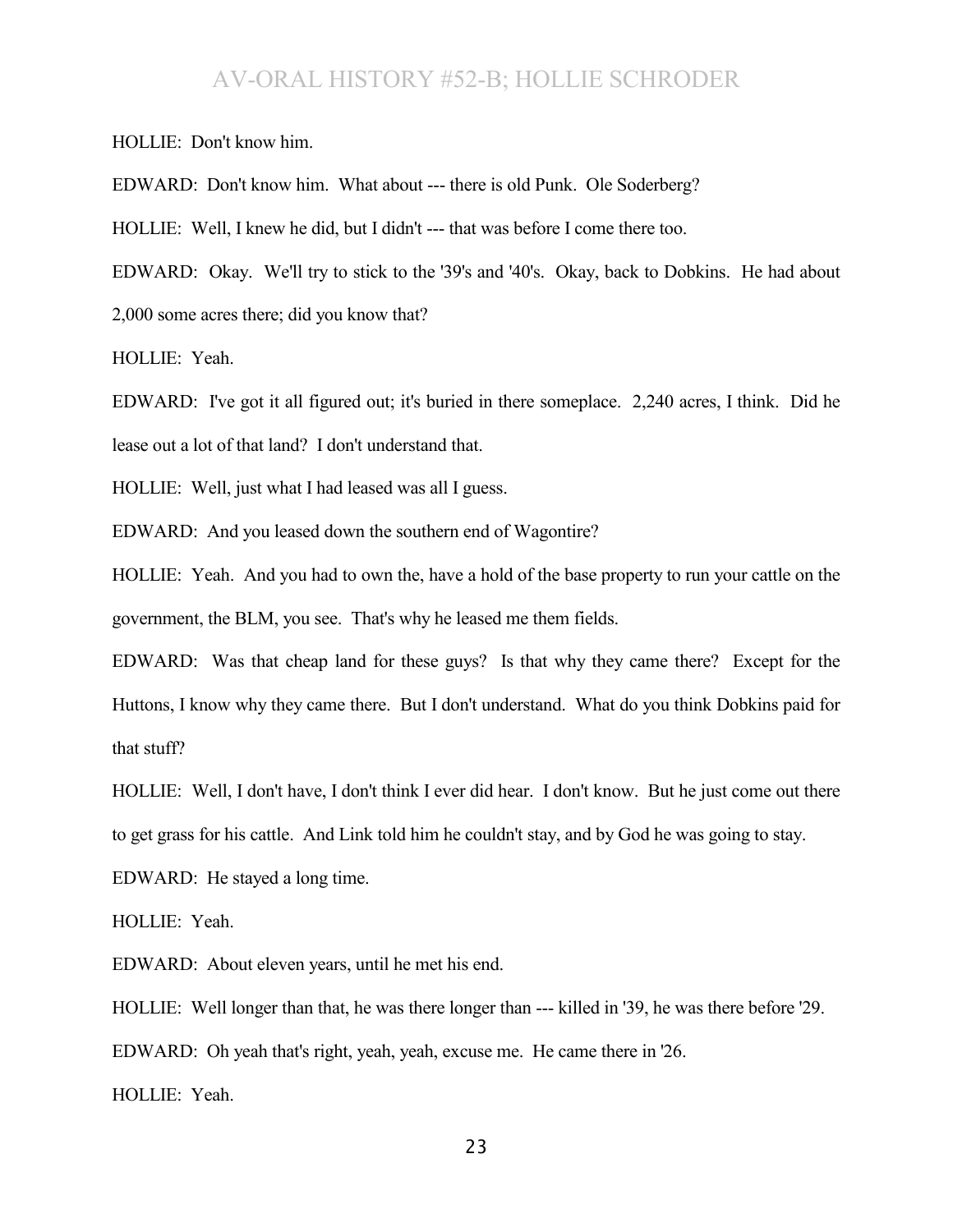EDWARD: And Jackson, Jackson was there off and on from 1917 on. But the Hutton's were there since '84. Did ---

HOLLIE: Jackson might have had something to do with Dobkins coming there.

EDWARD: Yeah.

HOLLIE: Jackson and Dobkins were family. I don't think they were buddies or anything.

EDWARD: No.

HOLLIE: I don't think ---

EDWARD: There is a complaint in here; Dobkins has got against Jackson, for Jackson stealing one of his horses. He took him to court in 1930.

HOLLIE: I'll be darned.

EDWARD: And they never did settle it. They finally just closed it in 1935, there was no proof. It just goes on and on and on. Dobkins, he was always in trouble, somehow or another. He was suing somebody, or somebody was suing him. I'll show you something; this is interesting. ...

Buck Burk had some, what did ---

HOLLIE: ... that's German.

EDWARD: Oh really.

HOLLIE: They come and got it after we moved there. ...

EDWARD: You --- Buck Burk gave Luther Addington \$300 down to buy the Addington place in 1937. He never paid it off.

HOLLIE: Oh. I don't know what Addington done to get the title back. Old Buck ... his money, but he just sold it to us.

EDWARD: Yeah.

HOLLIE: I don't think there was anything on the deed, never showed anything on the title that it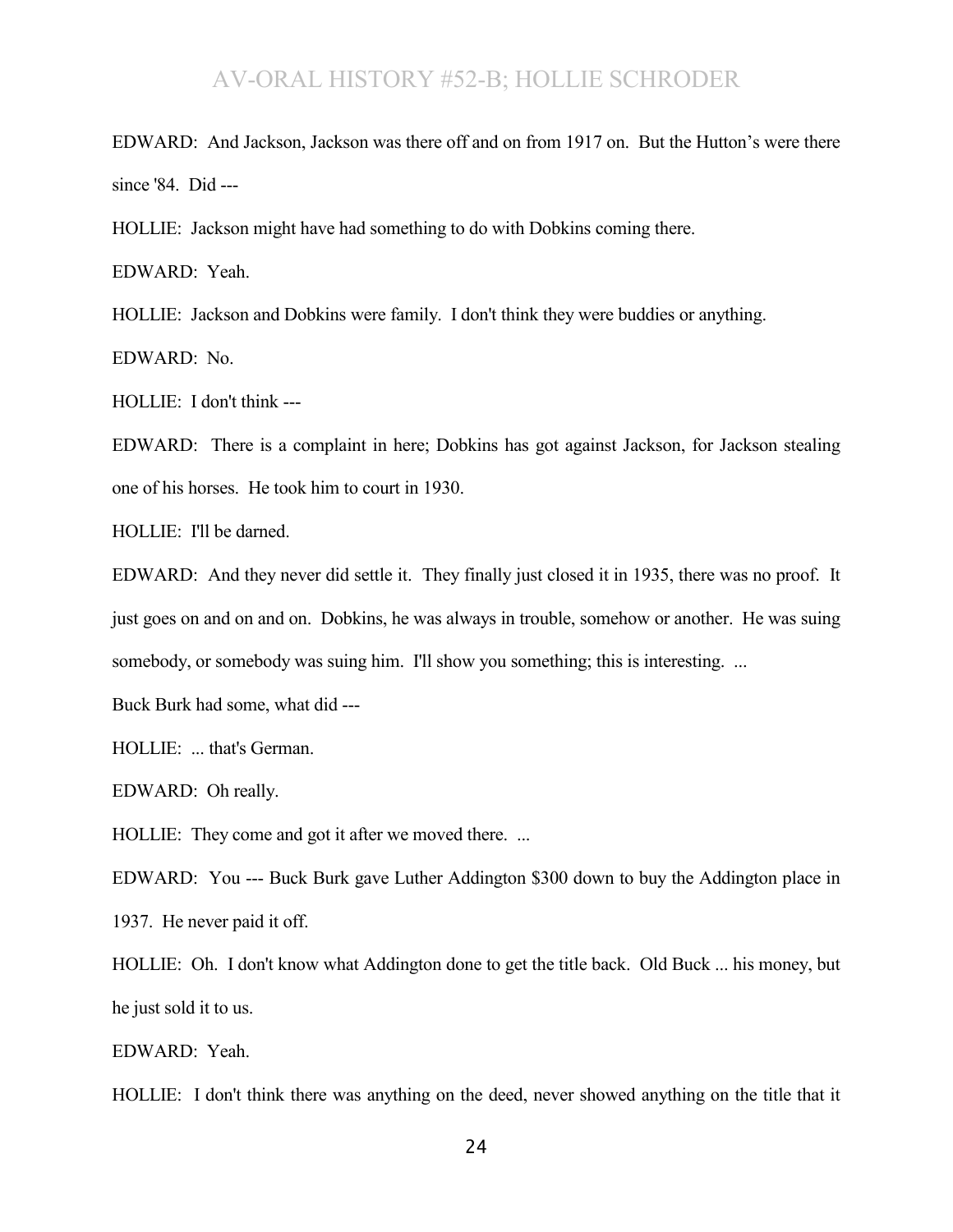was sold.

EDWARD: No, I went through the courthouse, and Burk never had anything.

HOLLIE: He was living there that first spring in '39 when I come there.

EDWARD: He was living at the Addington place?

HOLLIE: He was there part of the time. Arnolds most the rest of the time.

EDWARD: That's a long ways from the Addington place to the Arnold

--- well not by horseback really.

HOLLIE: No.

EDWARD: He probably went up on top of Wagontire and came back down. You know that Frank Dobkins, estimated value of real property at the time of his death, which was May 20th, was \$14,000. Estimated value of personal property, \$7,750. That's records of estates.

HOLLIE: How much was the first one?

EDWARD: \$14,000, estimated value of real property. And right across from the Dobkins place on the road, not the old Hutton place up on the hill, but the Dobkins place on the road, there is an old plow. I bet you, it belonged to Dobkins.

HOLLIE: Well, it probably did.

EDWARD: Oh, I wanted to ask you that. That's another thing. I've never asked anybody this. When you came there in '39, Hollie, were those fields empty of sagebrush? Had they cleared the sagebrush off?

HOLLIE: Part of them was just, the best bottomland was. Where it was rocky, why they wasn't cleared.

EDWARD: They just left it, they didn't clear it up.

HOLLIE: No.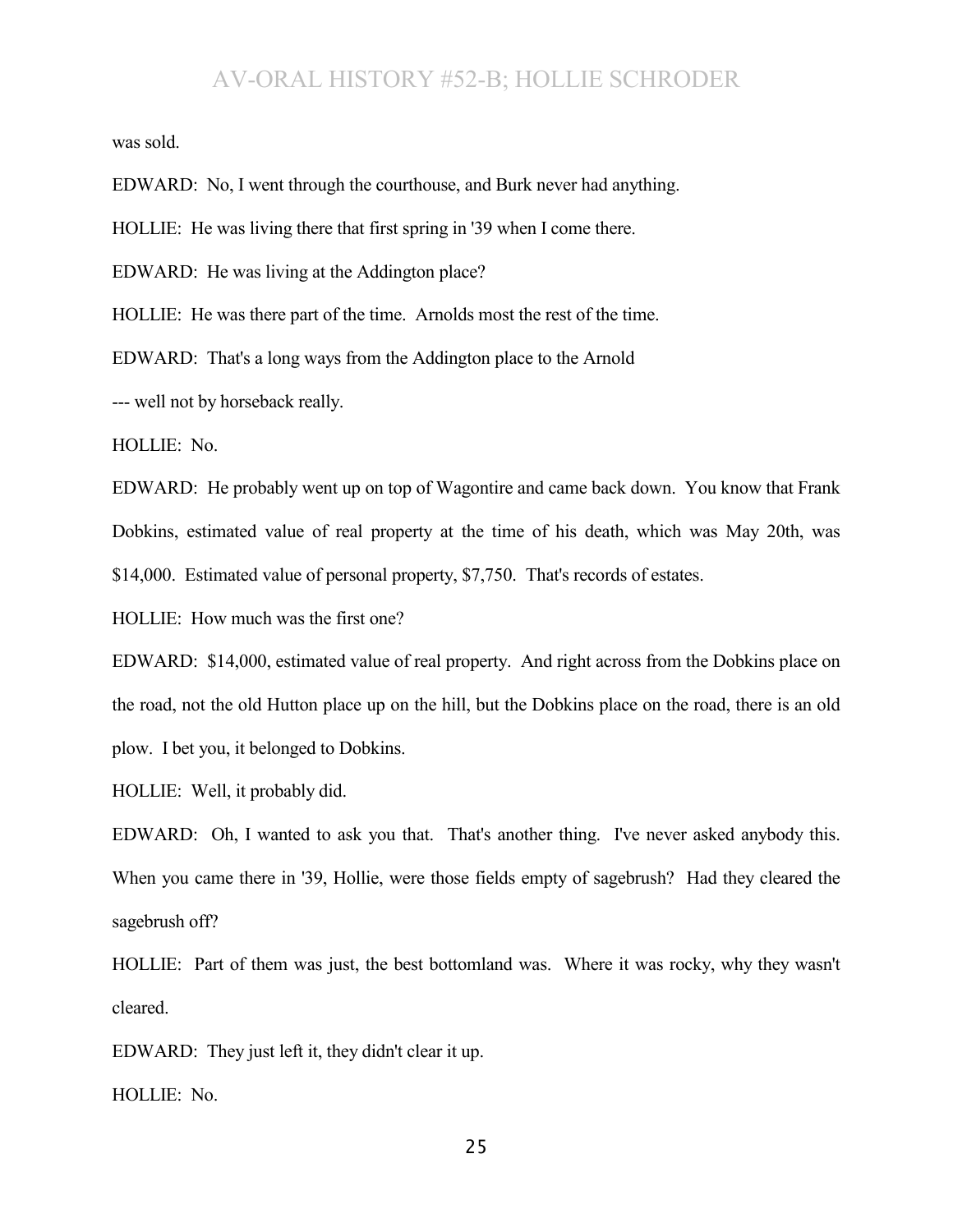EDWARD: Like across from where Dobkins lived on the road, was that cleared out?

HOLLIE: A lot of it was.

EDWARD: It was? Now it's just all sagebrush.

HOLLIE: You could tell how them, a lot of them homesteads has been cleared. That brush, the second growth brush is usually higher and bigger, thicker than ... sagebrush.

EDWARD: Okay. If they cleared the field, and it hadn't been cleared since, the sagebrush is usually higher?

HOLLIE: Higher and thicker. You can more or less tell.

EDWARD: Huh.

BUB: It just cultivates it.

EDWARD: Oh --- Dobkins I wonder what that's ---

... You, Hollie and Bub, Bub, you guys got married in '39. And you moved to the old ---

HOLLIE: Dobkins place to start with.

EDWARD: Okay, let's back up. '39, and that little 3-room cabin, is that where you lived?

HOLLIE: Yeah. Suppose it ain't there now.

EDWARD: No, it's gone. Do you remember, Bub, if that cabin was in the trees, by the apple trees, or was it behind?

BUB: Well, it wasn't, it --- were those apple trees there?

HOLLIE: Yeah.

EDWARD: Right, yeah.

BUB: It seems like they was ... the house.

HOLLIE: Yeah, they was between the house and the road.

BUB: Yeah.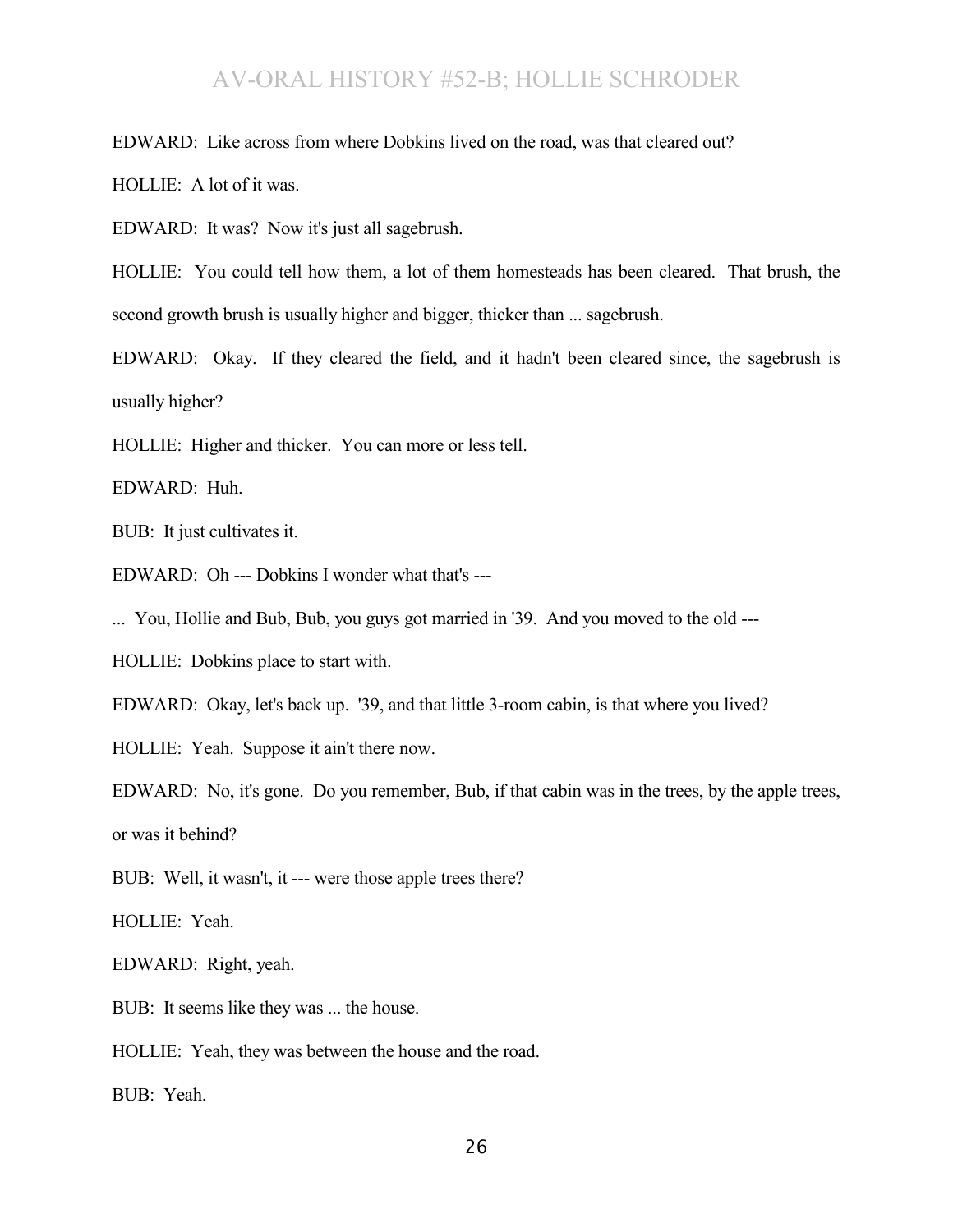EDWARD: Okay, nothing is there. Somebody must have had a trailer house there at one time.

HOLLIE: Well, I think that somebody that was working for Jack West had that trailer house there.

EDWARD: Yeah, it was just --- There is a water faucet coming out of the ground. Of course, that

didn't work. It's just been let go; you know.

HOLLIE: That used to run water there all the time in the horse trough.

EDWARD: Huh.

HOLLIE: It was between the barn and the house.

EDWARD: Yeah, that's still there. So, you moved, you two moved to the --- why did they call it the Burnt House place, do you know?

HOLLIE: Well, it burnt the old original house up. It had a big two-story house like the Hutton house.

EDWARD: Oh.

HOLLIE: It burnt it up. That's why he moved the cabin. That's probably when you got, Austa said they moved it there for them to live in.

EDWARD: Right.

HOLLIE: Well, that was a year or two before I come there too.

EDWARD: See I didn't know that. I --- Austa was saying something like that, but I thought she was talking about the big white house on the hill, the old Hutton place.

HOLLIE: No.

EDWARD: So, there was a two-story house there?

HOLLIE: Well, I'm sure it was a two story, but I don't know for sure.

EDWARD: And that was probably the Bunyards.

HOLLIE: Yeah.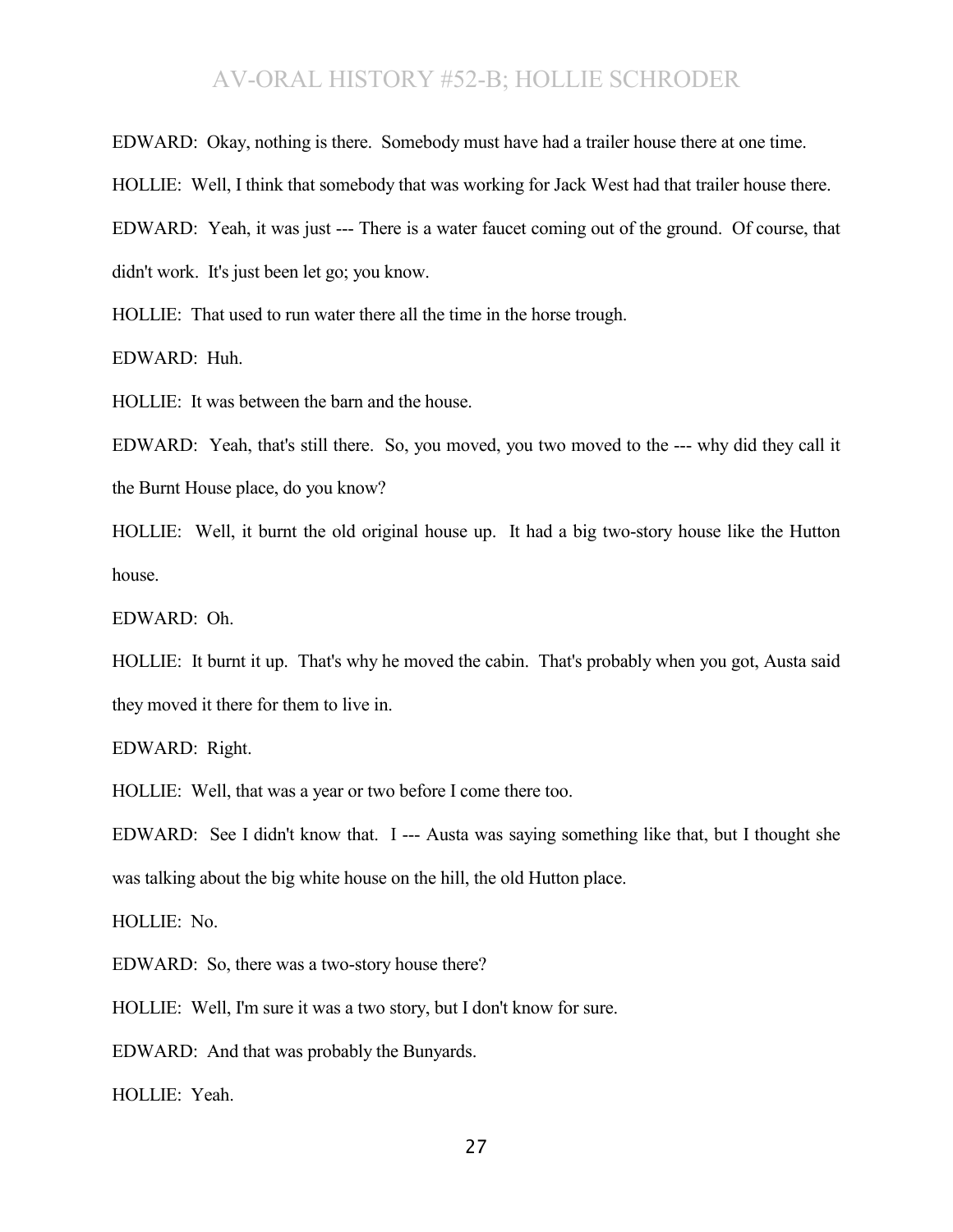EDWARD: Bunyards owned a lot of land up in there. I'd say close to a 1000 acres, Emma Bunyard. Do you know if there is any Bunyards around?

HOLLIE: Well, they are not here. There is Pat Bunyard.

EDWARD: Pat Bunyard.

HOLLIE: Pat.

EDWARD: Where --- is that male or female?

HOLLIE: Male.

EDWARD: Male. Where does he live?

HOLLIE: I don't know for sure.

BUB: Where did he live last, do you remember?

HOLLIE: Well, he run a ranch up here for Green Valley. And then when he quit why I don't know

where he went. He comes back here once in a while; I see his name in the paper once in awhile.

EDWARD: Because there is no Bunyards in Burns, none.

BUB: No, he doesn't live here.

EDWARD: Yeah. He might have pictures and, maybe a picture of --- not Loretta, Leona --- Leona Hutton. Could be, I don't know. I'll look; I've got almost every phone book in the State of Oregon. So anyway, you guys moved into that little three-room cabin. And Carlons, Austa and Homer were down at the Jackson place at that time.

HOLLIE: Yeah.

EDWARD: And then how long did you live at the old Dobkins little three room cabin?

HOLLIE: The first year, we was there that fall after we was married. We was married in October. We gathered the cattle and then went back to Silver Lake in the wintertime. Then we come back and stayed that summer at the Dobkins place.